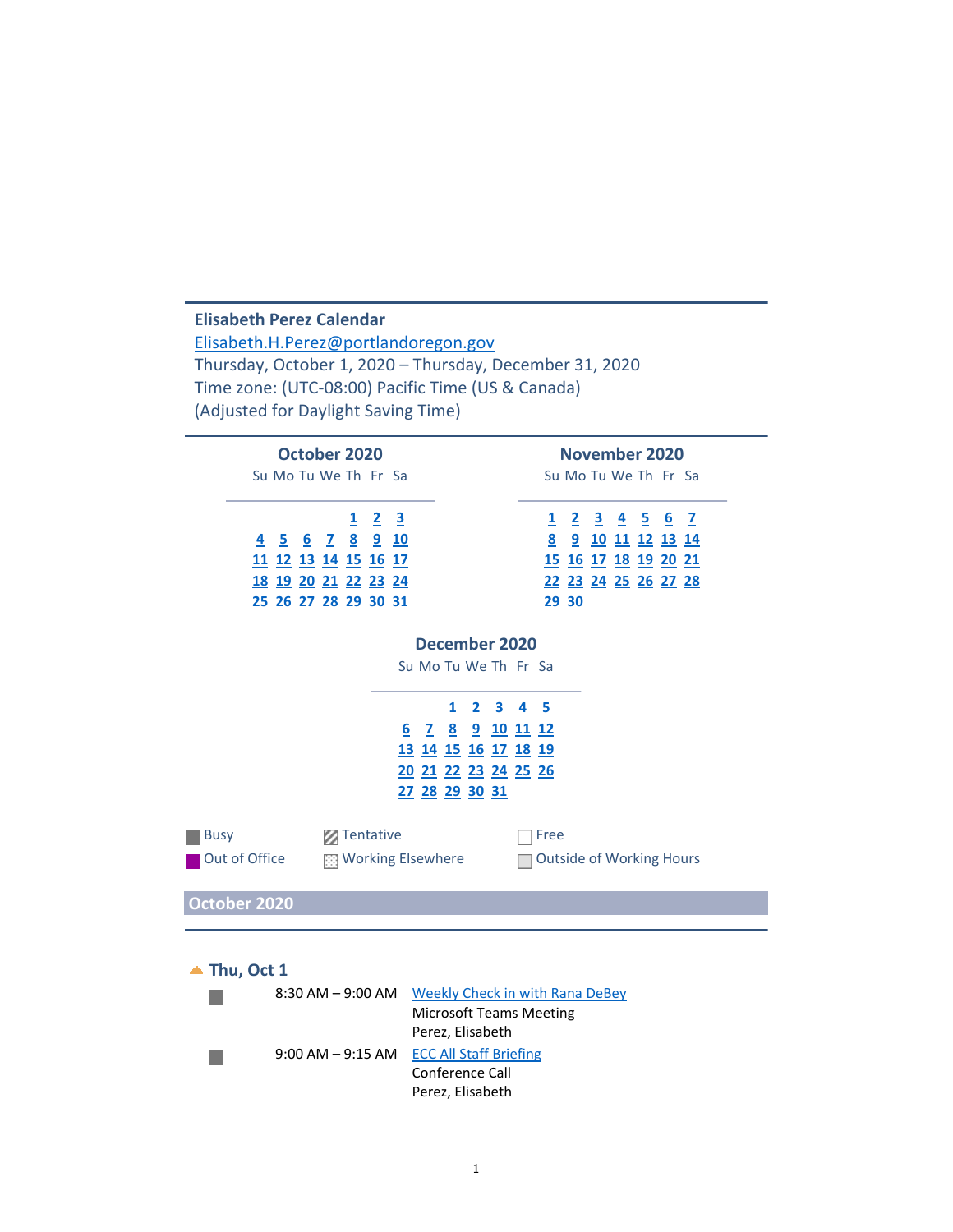| $9:30$ AM $- 10:00$ AM  | Check in with Jennifer Li<br>Conference Call<br>Li, Jennifer                 |
|-------------------------|------------------------------------------------------------------------------|
| $10:00$ AM $- 10:30$ AM | Franchise expiration mtg.<br>Microsoft Teams Meeting<br>Coulter, Bea         |
| $11:30$ AM $- 1:00$ PM  | <b>Bureau Directors Monthly Meeting</b><br>Zoom Meeting<br>Rinehart, Tom     |
| $12:30$ PM $- 2:00$ PM  | Digital Divide Executive Team Meeting<br>Zoom Meeting<br>Kendrick, Christine |

# **Fri, Oct 2**

| $9:00$ AM $ 9:15$ AM    | <b>ECC All Staff Briefing</b><br>Conference Call<br>Perez, Elisabeth                      |
|-------------------------|-------------------------------------------------------------------------------------------|
| $9:15$ AM $-$ 10:00 AM  | <b>Command &amp; General Staff Briefing</b><br>Conference Call<br>Perez, Elisabeth        |
| $11:00$ AM $- 11:45$ AM | <b>Comcast Negotiations</b><br>Zoom Meeting<br>Walter, Benjamin<br>Coulter, Bea           |
| $12:30$ PM $-1:00$ PM   | Check in with Cinthia Diaz Calvo<br><b>Microsoft Teams Meeting</b><br>Diaz Calvo, Cinthia |
| $1:00$ PM $- 2:00$ PM   | Monthly Check in Chair Studenmund<br>Conference Call<br>Perez, Elisabeth                  |
| $3:00$ PM $-3:30$ PM    | Check in with Bea Coulter<br>Microsoft Teams Meeting<br>Coulter, Bea                      |

## ▲ **Mon, Oct 5**

| $11:00$ AM $- 11:45$ AM | Check in with MESD                                      |
|-------------------------|---------------------------------------------------------|
|                         | Zoom Meeting                                            |
|                         | Harrison, Eric                                          |
|                         | Eisenbeis, Dan                                          |
| $12:00$ PM $-1:00$ PM   | COVID-19 Workplace Guidance Townhall #2 - for           |
|                         | employees primarily teleworking                         |
|                         | Zoom Meeting                                            |
|                         | Rinehart, Tom                                           |
| $2:00$ PM $- 2:30$ PM   | <b>NDIA Webinar Talking Points</b>                      |
|                         | Conference Call                                         |
|                         | Gibbons, Rebecca                                        |
| $2:30$ PM $-3:00$ PM    | <b>Check in with Rebecca Gibbons</b>                    |
|                         | Microsoft Teams Meeting                                 |
|                         | Perez, Elisabeth                                        |
| $3:00$ PM $-5:30$ PM    | <b>Executive Team Application Evaluation Discussion</b> |
|                         | Zoom Meeting                                            |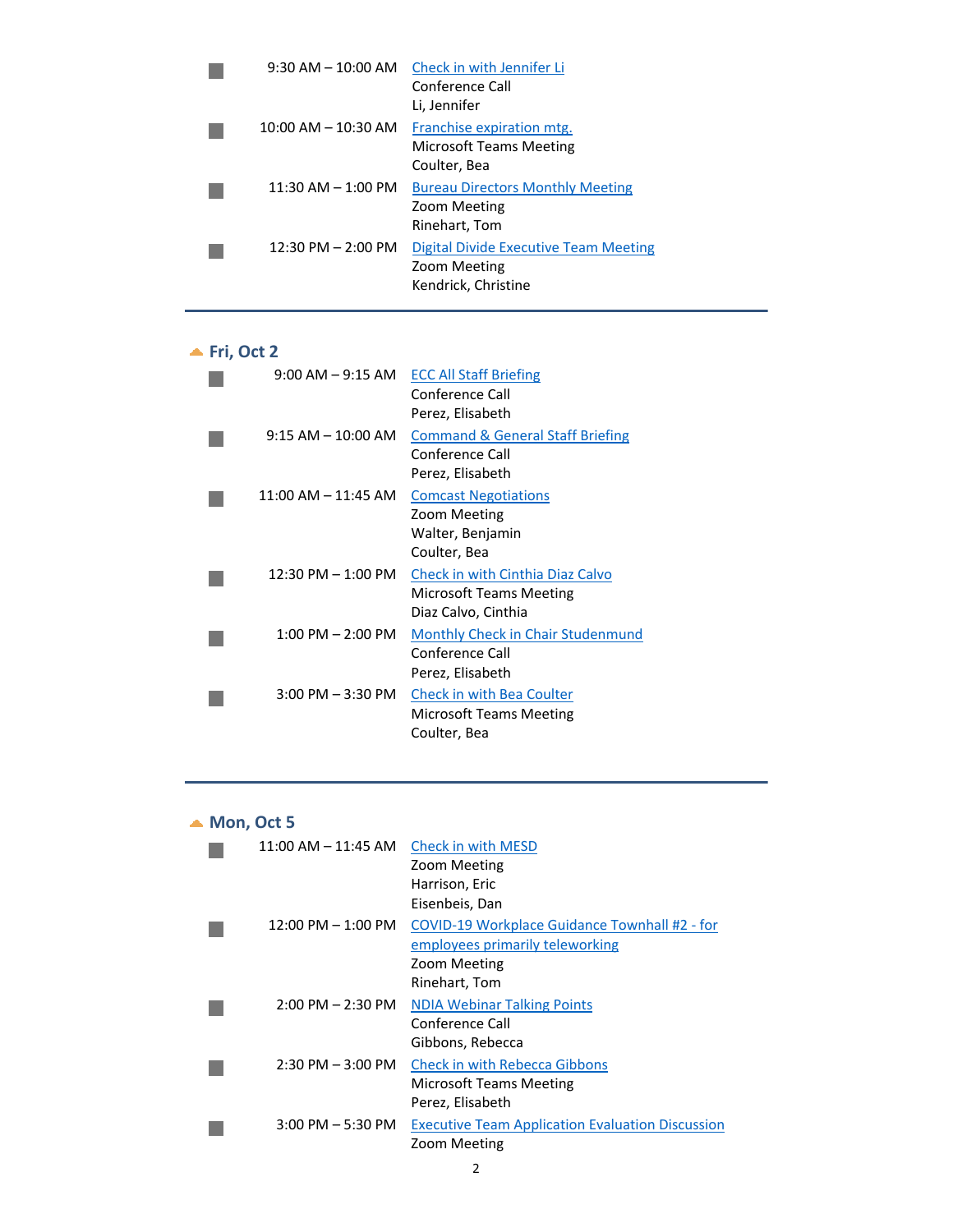|   | Tue, Oct 6                          |                                                                                            |
|---|-------------------------------------|--------------------------------------------------------------------------------------------|
|   | $9:00$ AM $- 10:00$ AM              | <b>OCT-City Attorney Meeting</b><br>Zoom Meeting<br>Haium, Maja                            |
|   | $10:00$ AM $- 10:30$ AM             | <b>Comcast Renewal - Weekly Check-in</b><br><b>Microsoft Teams Meeting</b><br>Coulter, Bea |
|   | $10:30$ AM $- 11:00$ AM             | <b>MHCRC Team Meeting</b><br><b>Microsoft Teams Meeting</b><br>Diaz Calvo, Cinthia         |
|   | $11:00$ AM $- 11:30$ AM             | <b>Check in with Julie Omelchuck</b><br><b>Microsoft Teams Meeting</b><br>Perez, Elisabeth |
|   | $11:10$ AM $- 11:40$ AM             | <b>Comcast Franchise Renewal Team</b><br>Zoom Meeting<br>Diaz Calvo, Cinthia               |
|   | $2:00$ PM $- 2:30$ PM               | <b>FUP Team Meeting</b><br><b>Microsoft Teams Meeting</b><br>Diaz Calvo, Cinthia           |
|   | $2:30$ PM $-3:00$ PM                | <b>Check in with Bea Coulter</b><br><b>Microsoft Teams Meeting</b><br>Perez, Elisabeth     |
| Ø | $4:00 \text{ PM} - 4:45 \text{ PM}$ | <b>City Bureau Directors Check-in</b><br>Zoom Meeting<br>Rinehart, Tom                     |
|   |                                     |                                                                                            |

# **Wed, Oct 7**

|                           | 8:30 AM – 9:00 Check in with Bea Coulter                                     |
|---------------------------|------------------------------------------------------------------------------|
|                           | AM Microsoft Teams Meeting                                                   |
|                           | Perez, Elisabeth                                                             |
|                           | 9:00 AM – 9:30 Weekly check in with Rebecca Gibbons                          |
|                           | AM Microsoft Teams Meeting                                                   |
|                           | Perez, Elisabeth                                                             |
|                           | 10:30 AM - 11:00 OCT Team Meeting                                            |
|                           | AM Microsoft Teams Meeting                                                   |
|                           | Diaz Calvo, Cinthia                                                          |
|                           | 11:00 AM - 12:30 Net Inclusion Webinar Series                                |
|                           | PM Zoom Meeting                                                              |
|                           | 12:00 PM - 1:00 Collective Stakeholder Meeting- COVID-19 Digital Divide Work |
| PM                        | Group                                                                        |
|                           | Zoom Meeting                                                                 |
|                           | Kendrick, Christine                                                          |
| 12:00 PM - 1:00 NATOA P&L |                                                                              |
|                           | <b>PM</b> Conference Call                                                    |
|                           | Coulter, Bea                                                                 |
|                           | 3:00 PM - 3:30 Kevin Martin with Smart Cities                                |
| PM                        | Martin, Kevin                                                                |
|                           | 4:00 PM - 4:50 DIN/DEAP Planning                                             |
|                           | PM Zoom Meeting                                                              |
|                           | Timberlake, Matthew                                                          |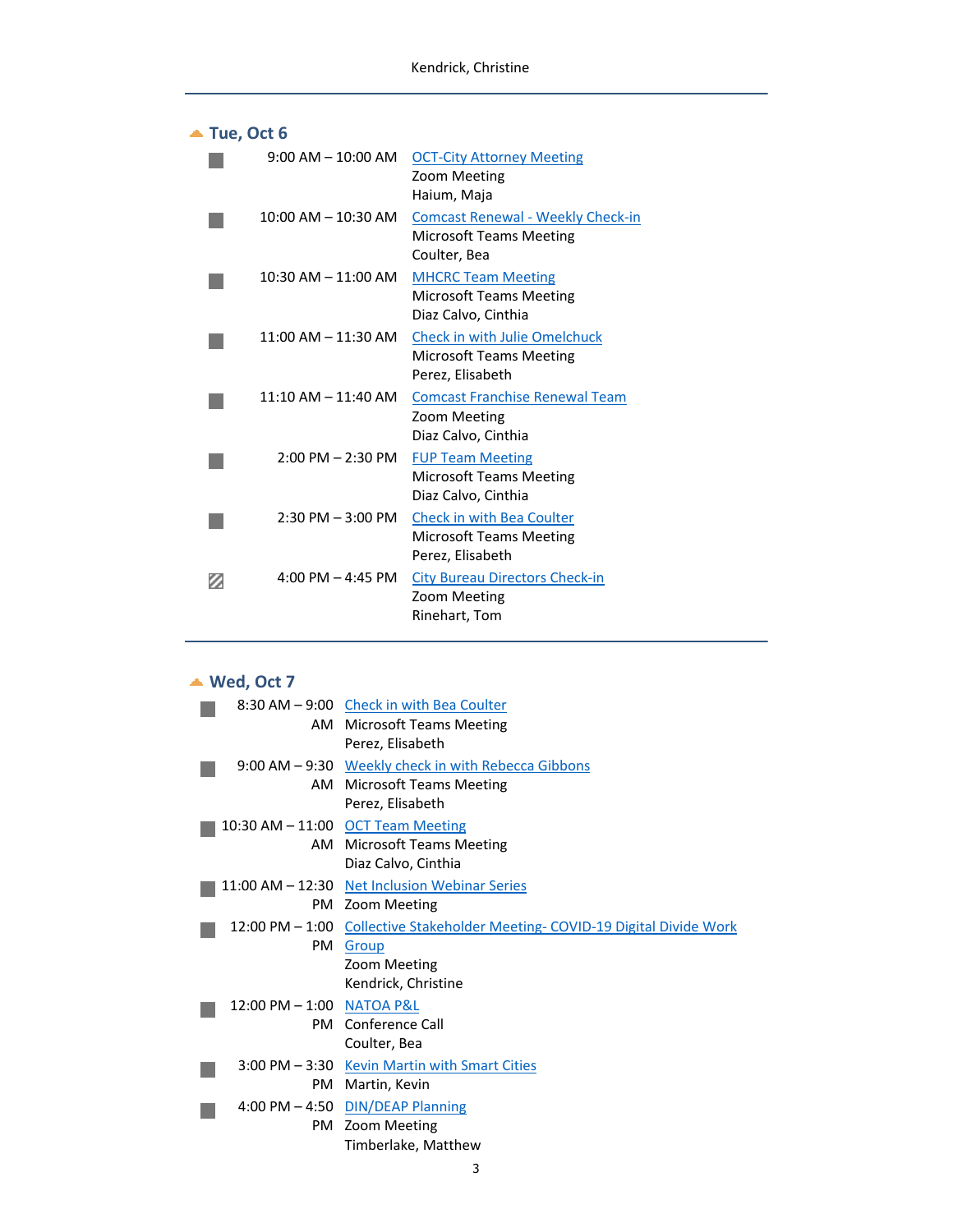| Thu, Oct 8 |                         |                                                                                                   |
|------------|-------------------------|---------------------------------------------------------------------------------------------------|
|            | $8:30$ AM $-$ 9:00 AM   | Weekly Check in with Rana DeBey<br><b>Microsoft Teams Meeting</b><br>Perez, Elisabeth             |
|            | $9:00$ AM $-$ 10:00 AM  | Check in with Josh Eddings<br><b>Microsoft Teams Meeting</b><br>Perez, Elisabeth                  |
|            | $10:30$ AM $- 11:00$ AM | Check in with Jennifer Li<br>Conference Call<br>Li, Jennifer                                      |
|            | $11:00$ AM $-12:00$ PM  | TeleCommUnity<br>Conference Call<br>Coulter, Bea                                                  |
|            | $1:00$ PM $-3:00$ PM    | <b>Digital Divide Executive Team Meeting</b><br>Zoom Meeting<br>Kendrick, Christine               |
|            | $3:00$ PM $-3:30$ PM    | <b>Check in with Carol Studenmund</b><br>Zoom Meeting<br>Perez, Elisabeth                         |
|            | $3:30$ PM $-$ 4:00 PM   | <b>Weekly Check in with Rebecca Gibbons</b><br><b>Microsoft Teams Meeting</b><br>Perez, Elisabeth |
|            | $4:00$ PM $- 4:45$ PM   | <b>City Bureau Directors Check-in</b><br>Zoom Meeting<br>Rinehart, Tom                            |
|            |                         |                                                                                                   |

|  |  | Fri. Oct |  |
|--|--|----------|--|
|--|--|----------|--|

|                         | 10:30 AM – 11:00 AM Check in with Bob Leek<br><b>Microsoft Teams Meeting</b><br>Perez, Elisabeth |
|-------------------------|--------------------------------------------------------------------------------------------------|
| $11:00$ AM $- 12:00$ PM | <b>Executive Team Selection Discussion</b><br>Zoom Meeting<br>Kendrick, Christine                |
| $1:00$ PM $-1:30$ PM    | Weekly Check in with Bea Coulter<br><b>Microsoft Teams Meeting</b><br>Perez, Elisabeth           |

# ▲ **Mon, Oct** 12

| $9:00$ AM $-9:30$ AM    | <b>Check in with Bea Coulter</b>     |
|-------------------------|--------------------------------------|
|                         | <b>Microsoft Teams Meeting</b>       |
|                         | Perez, Elisabeth                     |
| $9:30$ AM $- 10:00$ AM  | Check in with Cinthia Diaz Calvo     |
|                         | <b>Microsoft Teams Meeting</b>       |
|                         | Diaz Calvo, Cinthia                  |
| $10:30$ AM $- 11:00$ AM | <b>Metro East ROW Video proposal</b> |
|                         | <b>Microsoft Teams Meeting</b>       |
|                         | Li, Jennifer                         |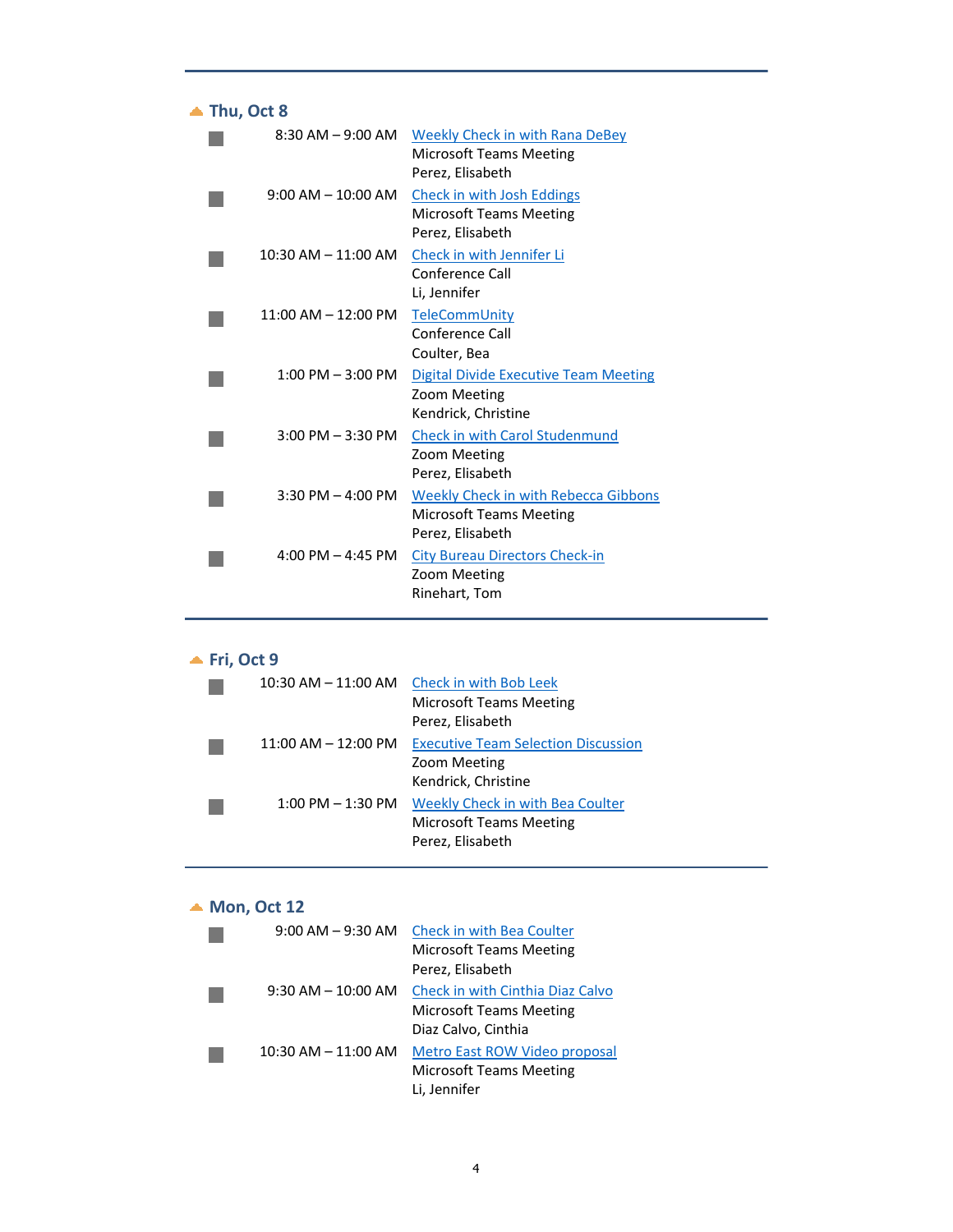| $1:00$ PM $- 2:00$ PM | <b>FCC/litigation summary</b><br>Microsoft Teams Meeting<br>Li, Jennifer                   |
|-----------------------|--------------------------------------------------------------------------------------------|
| $2:30$ PM $-3:00$ PM  | <b>Check in with Rebecca Gibbons</b><br><b>Microsoft Teams Meeting</b><br>Perez, Elisabeth |
| $3:00$ PM $-3:30$ PM  | <b>Check in with Kevin Martin</b><br>Perez, Elisabeth                                      |
| $3:30$ PM $-$ 4:00 PM | <b>MHCRC fund review - Scope of Work</b><br>Conference Call<br>Omelchuck, Julie            |
| 4:30 PM $-$ 5:00 PM   | <b>OCT Intro Meeting</b><br>Microsoft Teams Meeting<br>Eudaly, Chloe                       |

## **Tue, Oct 13**

| $9:00$ AM $-9:30$ AM    | Check in with Bea Coulter<br><b>Microsoft Teams Meeting</b><br>Perez, Elisabeth             |
|-------------------------|---------------------------------------------------------------------------------------------|
| $10:00$ AM $- 10:30$ AM | <b>Comcast Renewal - Weekly Check-in</b><br><b>Microsoft Teams Meeting</b><br>Coulter, Bea  |
| $10:30$ AM $- 11:00$ AM | <b>MHCRC Team Meeting</b><br><b>Microsoft Teams Meeting</b><br>Diaz Calvo, Cinthia          |
| $11:00$ AM $- 11:30$ AM | Check in with Julie Omelchuck<br><b>Microsoft Teams Meeting</b><br>Perez, Elisabeth         |
| 11:10 AM - 11:40 AM     | <b>Comcast Franchise Renewal Team</b><br>Zoom Meeting<br>Diaz Calvo, Cinthia                |
| $12:00$ PM $- 1:00$ PM  | Internet Assistance Digital Divide CARES Act Project<br>Zoom Meeting<br>Kendrick, Christine |
| $1:00$ PM $- 2:00$ PM   | <b>Smart Cities Steering Committee meeting</b><br>Zoom Meeting<br>Martin, Kevin             |
| $1:30$ PM $-3:00$ PM    | <b>IRNE Stakeholder Meeting</b><br><b>Skype Meeting</b><br>Fox, Beth                        |
| $2:45$ PM $-3:15$ PM    | <b>Federal Legislative Agenda Discussion</b><br>Zoom Meeting<br>Edwards, Elizabeth          |
| 4:00 PM $-$ 4:30 PM     | <b>City Bureau Directors Check-in</b><br>Zoom Meeting<br>Rinehart, Tom                      |

**Wed, Oct 14**

 $\mathcal{O}(\mathcal{A})$ 

8:30 AM – 9:00 AM Weekly Check in with Bea Coulter Microsoft Teams Meeting Perez, Elisabeth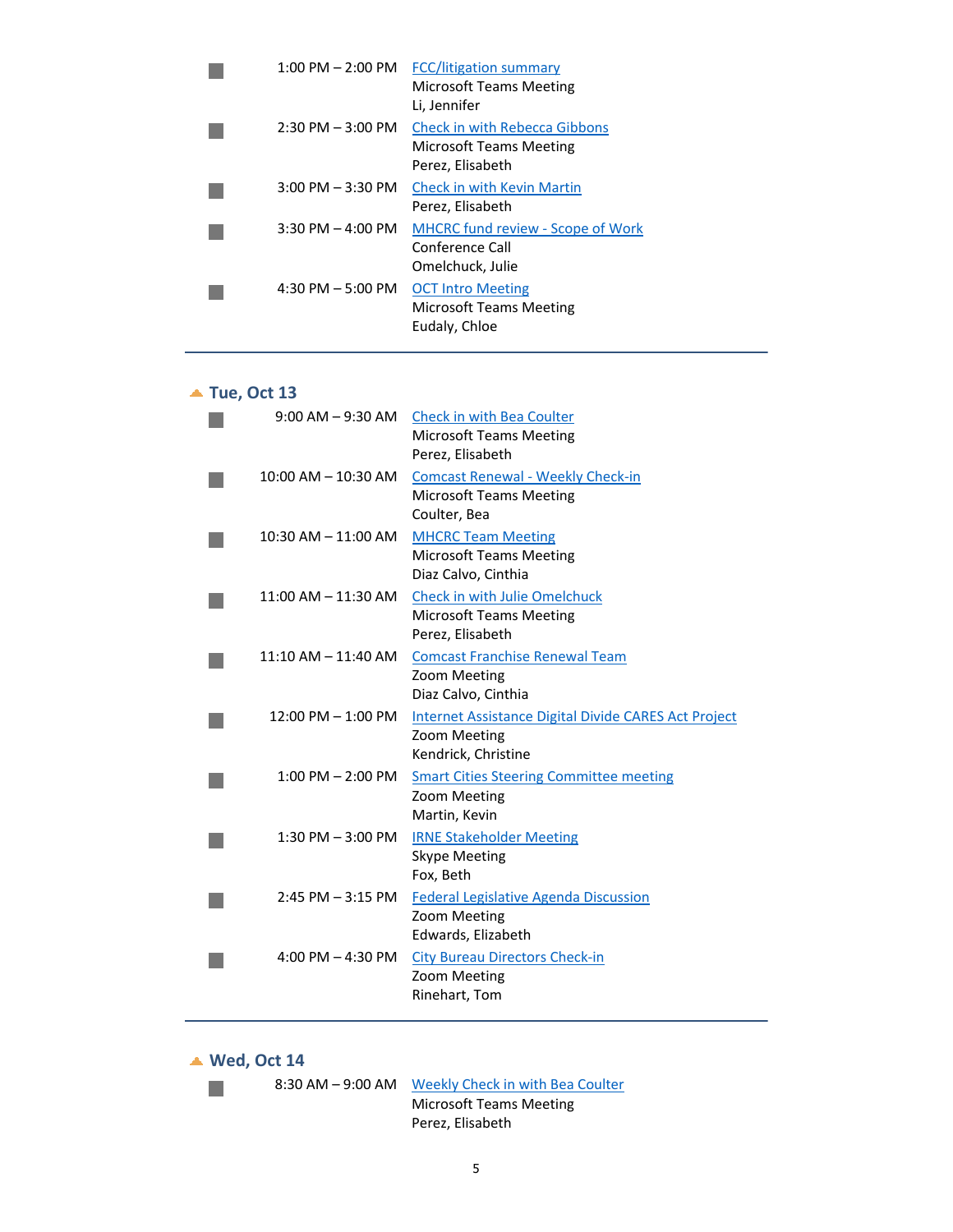| 10:30 AM $-$ 11:00 AM OCT Team Meeting | <b>Microsoft Teams Meeting</b><br>Diaz Calvo, Cinthia               |
|----------------------------------------|---------------------------------------------------------------------|
| $2:00 \text{ PM} - 2:30 \text{ PM}$    | ROW team check in<br><b>Microsoft Teams Meeting</b><br>Li, Jennifer |
| $3:30$ PM $-$ 4:00 PM                  | <b>Kevin Martin with Smart Cities</b><br>Martin, Kevin              |
| $4:00$ PM $- 4:50$ PM                  | <b>DIN/DEAP Planning</b><br>Zoom Meeting<br>Timberlake, Matthew     |

### **Thu, Oct 15**

| $8:30$ AM $-9:00$ AM    | <b>Weekly Check in with Rana DeBey</b><br><b>Microsoft Teams Meeting</b><br>Perez, Elisabeth        |
|-------------------------|-----------------------------------------------------------------------------------------------------|
| $9:30$ AM $-$ 10:30 AM  | DIN agenda planning<br><b>Microsoft Teams Meeting</b><br>Perez, Elisabeth                           |
| $10:30$ AM $- 11:00$ AM | Check in with Jennifer Li<br>Conference Call<br>Li, Jennifer                                        |
| $11:30$ AM $-12:00$ PM  | <b>Check in with Justen Harn (Open Signal)</b><br>Remotely<br>Perez, Elisabeth                      |
| $2:00$ PM $- 2:45$ PM   | <b>Zimperium Meeting</b><br>Zoom Meeting<br>Chul, Yim<br>Dominguez Aguirre, Hector<br>Martin, Kevin |
| $4:00$ PM $- 4:30$ PM   | <b>City Bureau Directors Check-in</b><br>Zoom Meeting<br>Rinehart, Tom                              |

# **Fri, Oct 16**

| 8:00 AM - 5:00 PM Furlough Friday |  |
|-----------------------------------|--|
|                                   |  |

## **Mon, Oct 19**

| $9:00 \,\mathrm{AM}$ $ 10:00 \,\mathrm{AM}$ | <b>MHCRC Agenda Check in</b>                          |
|---------------------------------------------|-------------------------------------------------------|
|                                             | Zoom Meeting                                          |
|                                             | Diaz Calvo, Cinthia                                   |
| $10:00$ AM $- 11:00$ AM                     | Weekly Check in with Andrés Oswill                    |
|                                             | Microsoft Teams Meeting                               |
|                                             | Oswill, Andres                                        |
| $11:00$ AM $- 12:00$ PM                     | eNATOA - Digital Inclusion: Reaching the Unserved and |
|                                             | Underserved                                           |
|                                             | Zoom Meeting                                          |
|                                             | Coulter, Bea                                          |
|                                             |                                                       |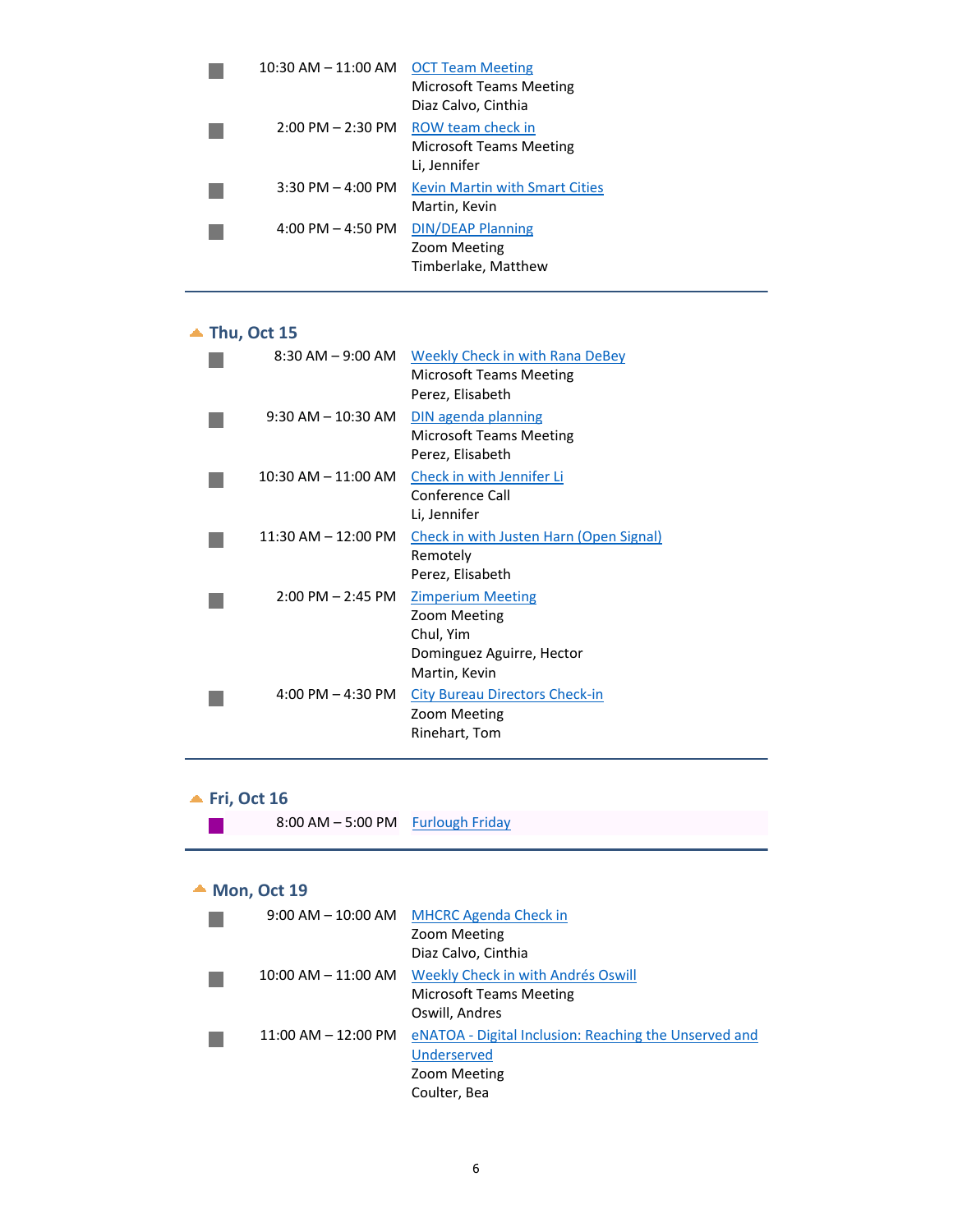| $2:00$ PM $- 2:30$ PM | Check in with Cinthia Diaz Calvo<br>Microsoft Teams Meeting<br>Diaz Calvo, Cinthia |
|-----------------------|------------------------------------------------------------------------------------|
| $3:00$ PM $-3:30$ PM  | <b>File Share Options</b><br>Microsoft Teams Meeting<br>Mitchell, Liz              |
| $3:30$ PM $-$ 4:30 PM | CSA interviews (interview window #1)<br>Zoom Meeting<br>Martin, Kevin              |
| $6:30$ PM $- 8:00$ PM | <b>MHCRC Meeting</b><br>Zoom Meeting<br>Diaz Calvo, Cinthia                        |

# **Tue, Oct 20**

| $8:00$ AM $-9:00$ AM    | <b>Check in with Rebecca Gibbons</b><br><b>Microsoft Teams Meeting</b><br>Perez, Elisabeth |
|-------------------------|--------------------------------------------------------------------------------------------|
| $9:00$ AM $- 10:00$ AM  | <b>OCT-City Attorney Meeting</b><br>Zoom Meeting<br>Haium, Maja                            |
| $10:00$ AM $- 10:30$ AM | <b>Comcast Renewal - Weekly Check-in</b><br><b>Microsoft Teams Meeting</b><br>Coulter, Bea |
| 10:30 AM - 11:00 AM     | <b>MHCRC Team Meeting</b><br><b>Microsoft Teams Meeting</b><br>Diaz Calvo, Cinthia         |
| $11:00$ AM $- 11:30$ AM | Check in with Julie Omelchuck<br><b>Microsoft Teams Meeting</b><br>Perez, Elisabeth        |
| $11:10$ AM $- 11:40$ AM | <b>Comcast Franchise Renewal Team</b><br>Zoom Meeting<br>Diaz Calvo, Cinthia               |
| $1:00$ PM $-1:30$ PM    | <b>Nick Rowland with Moss Adams</b><br>Perez, Elisabeth                                    |
| $2:00$ PM $- 2:30$ PM   | <b>FUP Team Meeting</b><br><b>Microsoft Teams Meeting</b><br>Diaz Calvo, Cinthia           |
| $3:45$ PM $-$ 4:45 PM   | <b>Economic Impact Action Committee</b><br>Zoom Meeting<br>Branam, Kimberly                |
| 4:00 PM $-$ 4:30 PM     | <b>City Bureau Directors Check-in</b><br>Zoom Meeting<br>Rinehart, Tom                     |
| $5:00$ PM $-6:00$ PM    | <b>Commissioner Jeff Dennerline</b><br><b>Edgefield Portland OR</b><br>Perez, Elisabeth    |
|                         |                                                                                            |

**Wed, Oct 21** 8:30 AM – 9:00 Weekly Check in with Bea Coulter AM Microsoft Teams Meeting

Perez, Elisabeth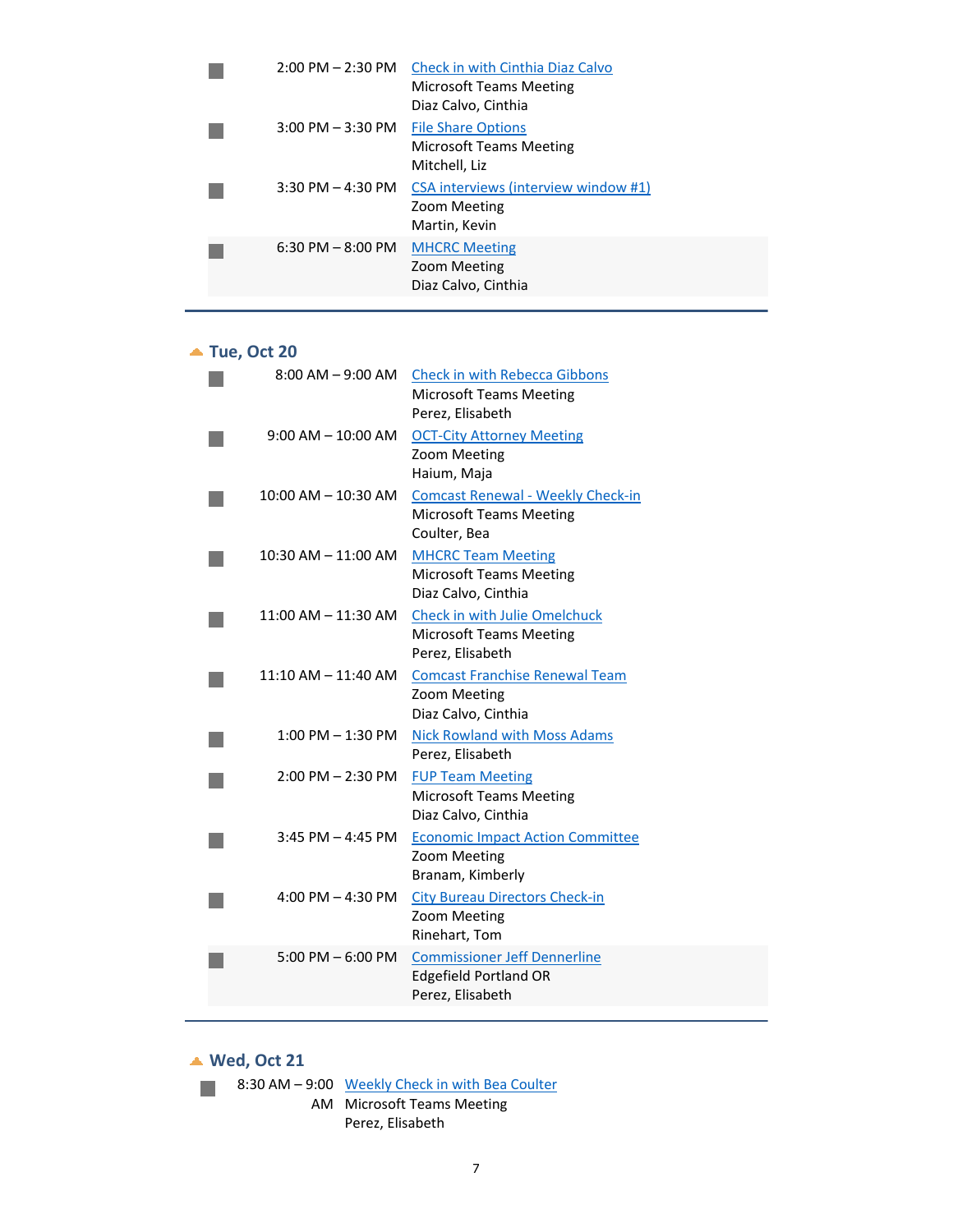|     | 9:00 AM - 9:30 Check in with Chair Studenmund                                |
|-----|------------------------------------------------------------------------------|
|     | AM Perez, Elisabeth                                                          |
|     | 9:30 AM - 10:00 Kevin Martin with Smart Cities                               |
|     | AM Conference Call                                                           |
|     | Martin, Kevin                                                                |
|     | 10:00 AM - 10:30 OCT Team Meeting                                            |
|     | AM Microsoft Teams Meeting                                                   |
|     | Diaz Calvo, Cinthia                                                          |
|     | 11:00 AM - 12:30 Net Inclusion Webinar Series                                |
|     | PM Zoom Meeting                                                              |
|     | 12:00 PM – 1:00 Collective Stakeholder Meeting- COVID-19 Digital Divide Work |
|     |                                                                              |
| PM  | Group                                                                        |
|     | Zoom Meeting                                                                 |
|     | Kendrick, Christine                                                          |
|     | 1:30 PM - 2:30 Code - Policy Questions                                       |
| PM. | Microsoft Teams Meeting                                                      |
|     | Li, Jennifer                                                                 |
|     | 3:00 PM - 3:30 Kevin Martin with Smart Cities                                |
| PM. | Martin, Kevin                                                                |
|     | 4:00 PM $-$ 4:50 DIN/DEAP Planning                                           |
|     | PM Zoom Meeting                                                              |

# **Thu, Oct 22**

| $8:30$ AM $-9:00$ AM   | Weekly Check in with Rana DeBey<br>Microsoft Teams Meeting<br>Perez, Elisabeth      |
|------------------------|-------------------------------------------------------------------------------------|
| $9:00$ AM $-$ 10:30 AM | CSA interviews/decision (interview window #2)<br>Zoom Meeting<br>Martin, Kevin      |
| $1:00$ PM $- 2:00$ PM  | <b>Digital Divide Executive Team Meeting</b><br>Zoom Meeting<br>Kendrick, Christine |
| $2:00$ PM $- 2:30$ PM  | <b>Bob-Carey with Verizon Discussion</b><br>bob.fletcher@verizonwireless.com        |
| $2:30$ PM $-3:00$ PM   | City of Portland and T-Mobile<br>Conference Call<br>Lee, Matthew                    |
| $4:00$ PM $- 4:30$ PM  | <b>City Bureau Directors Check-in</b><br>Zoom Meeting<br>Rinehart, Tom              |
| 5:30 PM $-$ 8:00 PM    | <b>Open Signal's Board Meeting</b><br>Zoom Meeting                                  |
|                        |                                                                                     |

## **Fri, Oct 23**

 $\mathcal{L}_{\mathcal{A}}$ 

 $8:00$  AM – 5:00 PM Final Furlough

**Mon, Oct 26**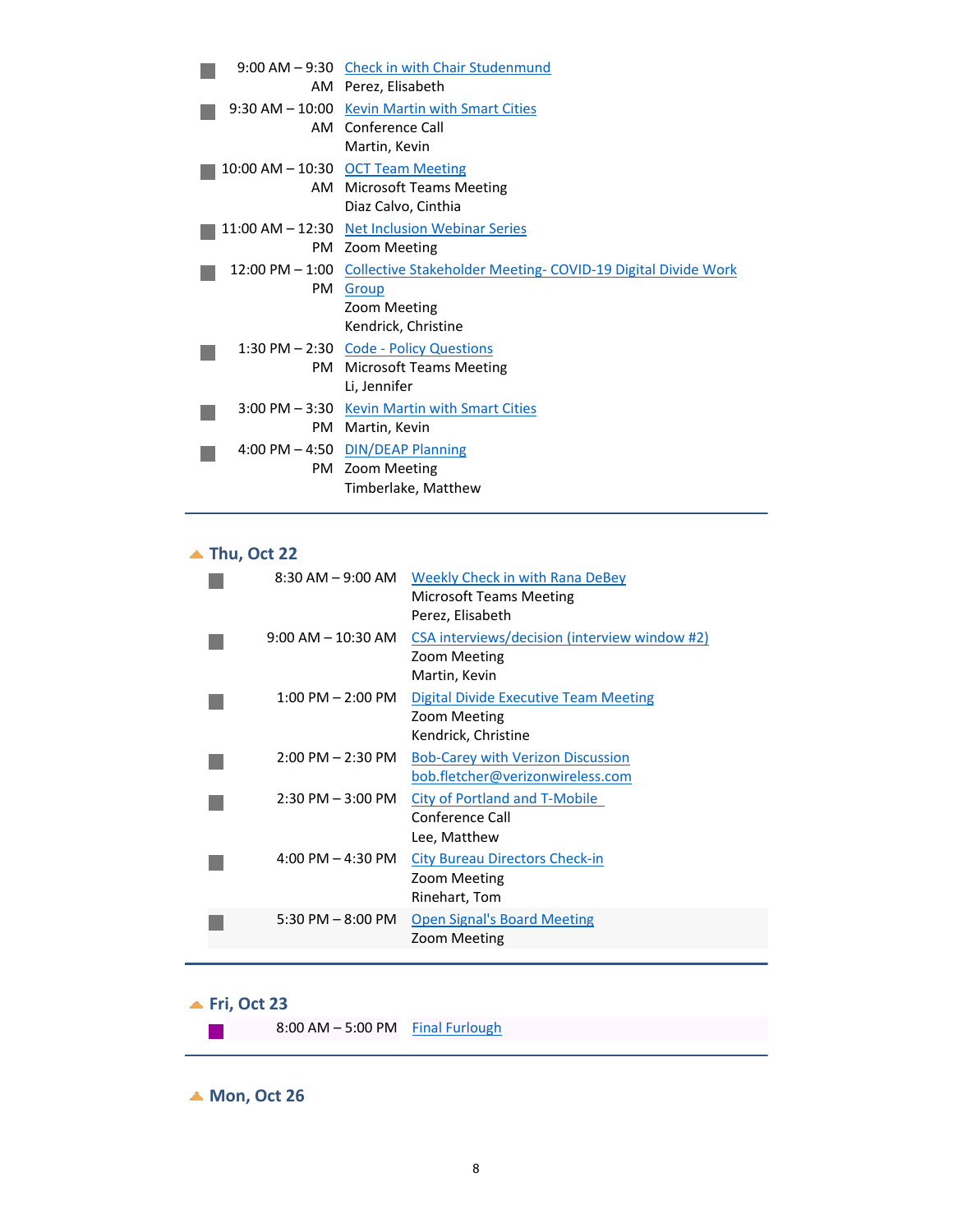|                        | 11:00 AM – 11:45 AM Verizon 10-Yr Franchise Discussion |
|------------------------|--------------------------------------------------------|
|                        | Remotely                                               |
|                        | Plambeck, Michelle                                     |
|                        | Leupp, Alex                                            |
| $12:30$ PM $- 1:30$ PM | Cable Franchise Renewal Proposal - Discussion          |
|                        | Zoom Meeting                                           |
|                        | Coulter Bea                                            |
|                        | Perez Elisabeth                                        |
|                        | Robinson, Tom                                          |
|                        | nielsen@cbgcommunications.com                          |
|                        |                                                        |

## **Tue, Oct 27**

| $10:00$ AM $- 10:30$ AM             | <b>Comcast Renewal - Weekly Check-in</b><br>Microsoft Teams Meeting<br>Coulter, Bea |
|-------------------------------------|-------------------------------------------------------------------------------------|
| $10:30$ AM $- 11:00$ AM             | <b>MHCRC Team Meeting</b><br>Microsoft Teams Meeting<br>Diaz Calvo, Cinthia         |
| $11:00$ AM $- 11:30$ AM             | <b>Check in with Julie Omelchuck</b><br>Microsoft Teams Meeting<br>Perez, Elisabeth |
| $11:10$ AM $- 11:40$ AM             | <b>Comcast Franchise Renewal Team</b><br>Zoom Meeting<br>Diaz Calvo, Cinthia        |
| $1:00$ PM $- 2:00$ PM               | <b>Check in with Rebecca Gibbons</b><br>Microsoft Teams Meeting<br>Perez, Elisabeth |
| $2:00$ PM $-2:30$ PM                | <b>FUP Team Meeting</b><br>Microsoft Teams Meeting<br>Diaz Calvo, Cinthia           |
| $4:00 \text{ PM} - 4:30 \text{ PM}$ | <b>City Bureau Directors Check-in</b><br>Zoom Meeting<br>Rinehart, Tom              |

### **Wed, Oct 28**

| $8:30$ AM $-9:00$ AM    | Weekly Check in with Bea Coulter<br><b>Microsoft Teams Meeting</b><br>Perez, Elisabeth                                         |
|-------------------------|--------------------------------------------------------------------------------------------------------------------------------|
| 9:30 AM – 10:30 AM      | Discuss SOW for CT Impact Evaluation<br>DeBey, Rana                                                                            |
| $10:30$ AM $- 11:00$ AM | <b>OCT Team Meeting</b><br><b>Microsoft Teams Meeting</b><br>Diaz Calvo, Cinthia                                               |
| $11:00$ AM $- 12:30$ PM | <b>Net Inclusion Webinar Series</b><br>Remotely                                                                                |
| $1:00$ PM $- 2:00$ PM   | <b>Broadband Partners</b><br>Multnomah Building, 501 SE Hawthorne Blvd, Portland,<br>OR 97214, USA<br>jacob.e.farkas@multco.us |
| $2:30$ PM $-3:30$ PM    | Digital Inclusion Network Meeting<br>Zoom Meeting<br>Gibbons, Rebecca                                                          |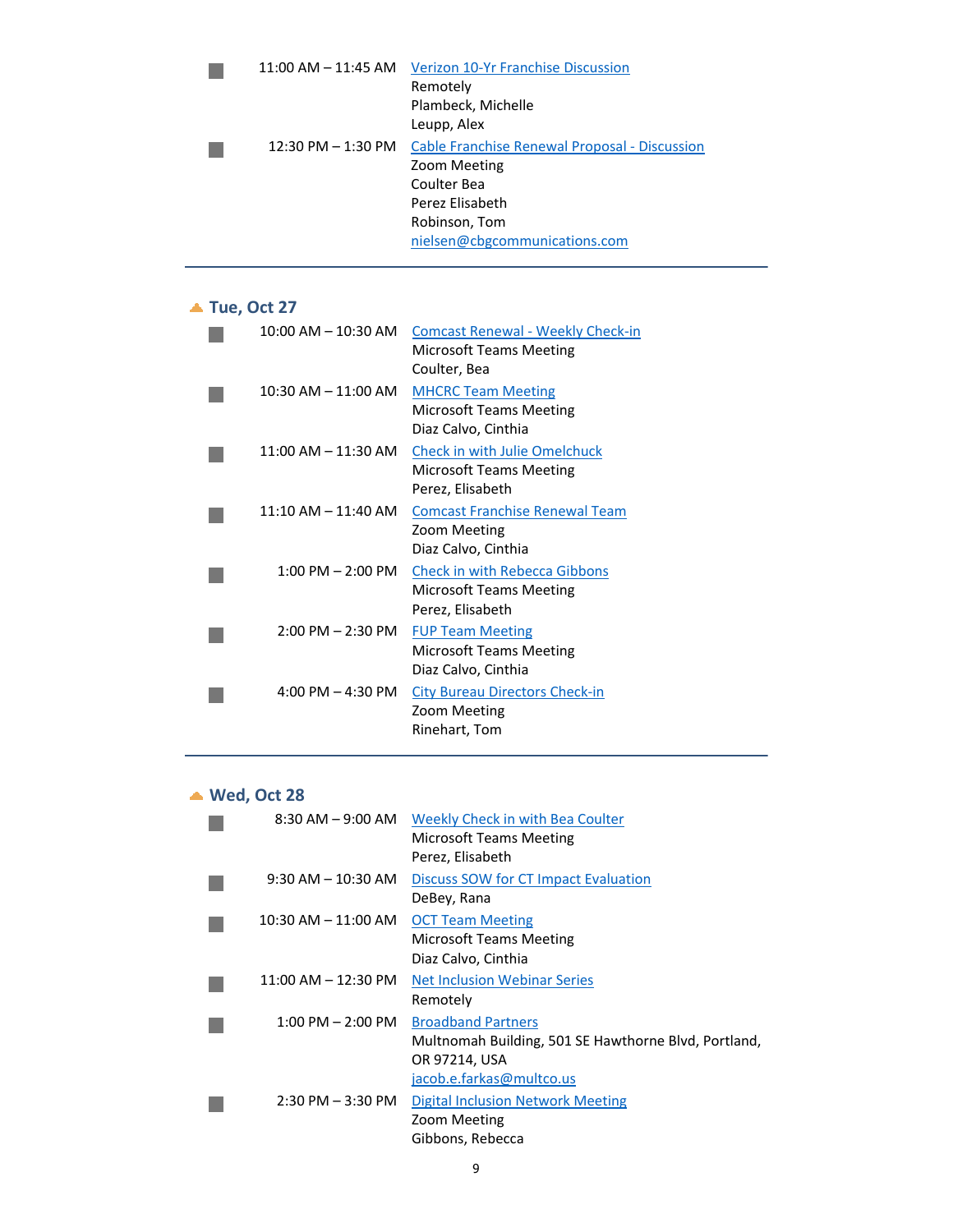| 4:00 PM - 4:50 PM DIN/DEAP Planning | Zoom Meeting<br>Timberlake, Matthew                                                |
|-------------------------------------|------------------------------------------------------------------------------------|
|                                     | $6:00 \text{ PM} - 7:00 \text{ PM}$ Check in with Josh Eddings<br>Perez, Elisabeth |

## **Thu, Oct 29**

| $8:30$ AM $-9:00$ AM                | <b>Weekly Check in with Rana DeBey</b><br><b>Microsoft Teams Meeting</b> |
|-------------------------------------|--------------------------------------------------------------------------|
|                                     | Perez, Elisabeth                                                         |
| $9:00$ AM $-9:30$ AM                | Weekly Check in with Andrés Oswill                                       |
|                                     | <b>Microsoft Teams Meeting</b>                                           |
|                                     | Oswill, Andres                                                           |
| $9:30$ AM $-9:55$ AM                | Check-in on 2021 Agenda                                                  |
|                                     | <b>Microsoft Teams Meeting</b>                                           |
|                                     | Noll, Eric                                                               |
| $11:00$ AM $- 11:45$ AM             | <b>Check in with Rebecca Gibbons</b>                                     |
|                                     | <b>Microsoft Teams Meeting</b>                                           |
|                                     | Perez, Elisabeth                                                         |
| $1:00$ PM $- 2:00$ PM               | <b>Digital Divide Executive Team Meeting</b>                             |
|                                     | Zoom Meeting                                                             |
|                                     | Kendrick, Christine                                                      |
| $2:00$ PM $-3:00$ PM                | <b>OCT/Smart City PDX "Digital Justice" Coordination</b>                 |
|                                     | Martin, Kevin                                                            |
| $3:00$ PM $-$ 4:00 PM               | <b>Check in with Justen Harn (Open Signal)</b>                           |
|                                     | Remotely                                                                 |
|                                     | Perez, Elisabeth                                                         |
| $4:00 \text{ PM} - 4:30 \text{ PM}$ | <b>City Bureau Directors Check-in</b>                                    |
|                                     | Zoom Meeting                                                             |
|                                     | Rinehart, Tom                                                            |
|                                     |                                                                          |

# **Fri, Oct 30**

|  | 10:30 AM $-$ 11:30 Meeting with Conrad Hurdle                             |
|--|---------------------------------------------------------------------------|
|  | AM Zoom Meeting                                                           |
|  | hurdleconsulting@gmail.com                                                |
|  | 12:00 PM – 1:00 COVID-19 Workplace Health and Safety Guidance Townhall #3 |
|  | PM Remotely                                                               |

# ▲ **Mon, Nov 2**

| $9:00$ AM $-9:30$ AM    | Check in with Cinthia Diaz Calvo   |
|-------------------------|------------------------------------|
|                         | <b>Microsoft Teams Meeting</b>     |
|                         | Diaz Calvo, Cinthia                |
| $10:00$ AM $- 11:00$ AM | Weekly Check in with Andrés Oswill |
|                         | <b>Microsoft Teams Meeting</b>     |
|                         | Oswill, Andres                     |
| $11:00$ AM $-11:30$ AM  | OCT AP3/Q1                         |
|                         | <b>Microsoft Teams Meeting</b>     |
|                         | Rivera, Aaron                      |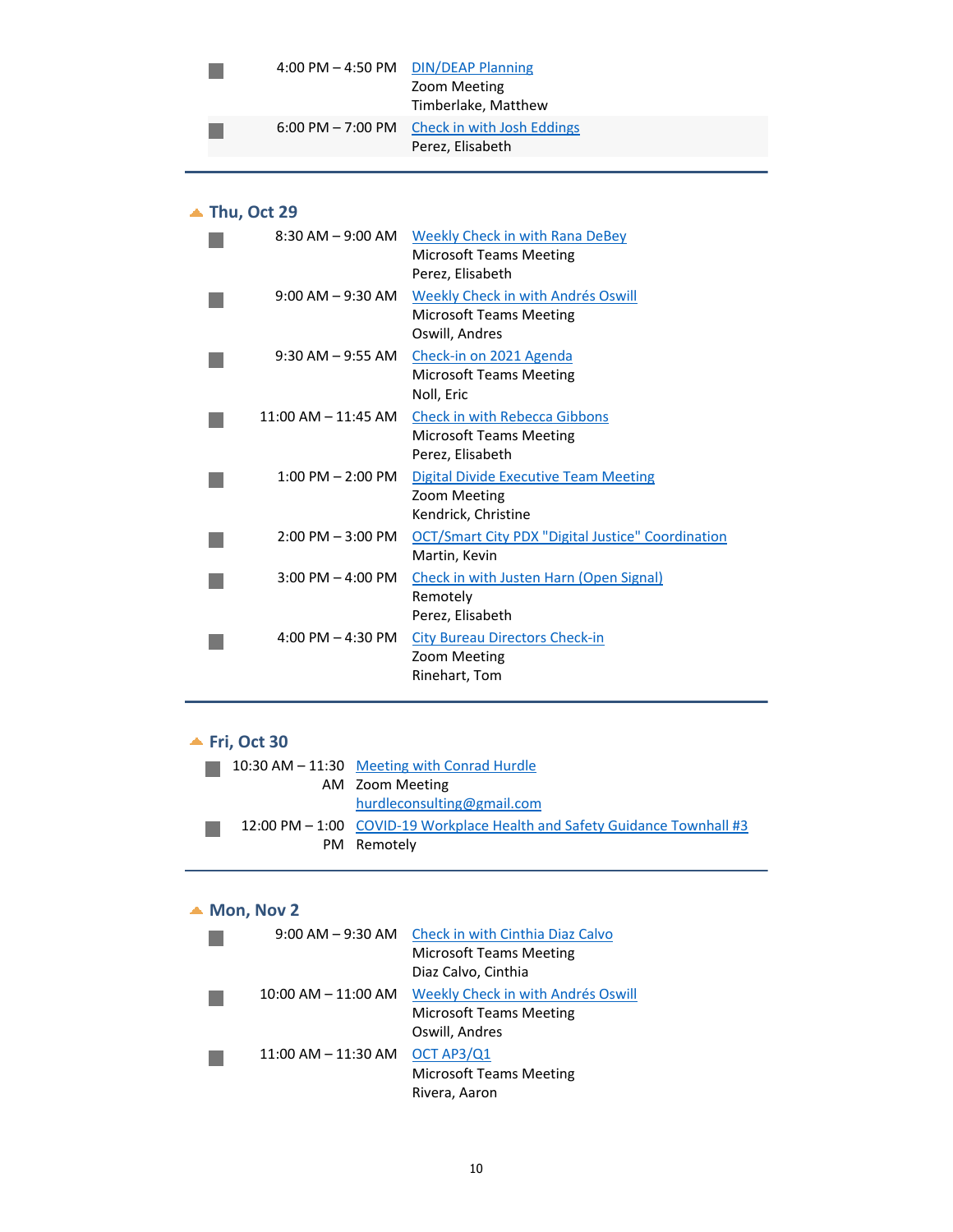| $11:30$ AM $- 12:00$ PM | <b>Check in with Rebecca Gibbons</b> |
|-------------------------|--------------------------------------|
|                         | <b>Microsoft Teams Meeting</b>       |
|                         | Perez, Elisabeth                     |
| $12:50$ PM $-$ 4:50 PM  | <b>Hold for FA III interviews</b>    |
|                         | Remotely                             |
|                         | Perez, Elisabeth                     |
|                         |                                      |

| Tue, Nov 3 |                                          |                                                                                     |
|------------|------------------------------------------|-------------------------------------------------------------------------------------|
|            | $9:00 \, \text{AM} - 10:00 \, \text{AM}$ | <b>OCT-City Attorney Meeting</b><br>Zoom Meeting<br>Haium, Maja                     |
|            | $10:00$ AM $- 10:30$ AM                  | <b>Comcast Renewal - Weekly Check-in</b><br>Microsoft Teams Meeting<br>Coulter, Bea |
|            | $11:00$ AM $- 11:30$ AM                  | <b>Check in with Julie Omelchuck</b><br>Microsoft Teams Meeting<br>Perez, Elisabeth |
|            | $11:10$ AM $- 11:40$ AM                  | <b>Comcast Franchise Renewal Team</b><br>Zoom Meeting<br>Diaz Calvo, Cinthia        |
|            | $1:00$ PM $-5:00$ PM                     | <b>Hold for Financial Analyst III interviews</b><br>Remotely<br>Perez, Elisabeth    |

### **Wed, Nov 4**

|                         | 8:30 AM - 9:00 AM Weekly Check in with Bea Coulter<br><b>Microsoft Teams Meeting</b><br>Perez, Elisabeth |
|-------------------------|----------------------------------------------------------------------------------------------------------|
| $9:00$ AM $-9:30$ AM    | <b>Weekly Check in with Rebecca Gibbons</b><br><b>Microsoft Teams Meeting</b><br>Perez, Elisabeth        |
| $9:30$ AM $-10:30$ AM   | <b>ROW Meeting</b><br>john@metroeast.org                                                                 |
| $10:30$ AM $- 11:00$ AM | <b>OCT Team Meeting</b><br><b>Microsoft Teams Meeting</b><br>Diaz Calvo, Cinthia                         |
| $11:00$ AM $- 12:30$ PM | <b>Net Inclusion Webinar Series</b><br>Remotely                                                          |
| $12:00$ PM $- 1:00$ PM  | <b>NATOA P&amp;L</b><br>Conference Call<br>Coulter, Bea                                                  |
| $1:00$ PM $- 2:00$ PM   | <b>Small Cell Fees Discussion</b><br><b>Microsoft Teams Meeting</b><br>Simpson, Kathleen                 |
| $2:30$ PM $-3:00$ PM    | <b>Quarterly BTS/OCT Check-in</b><br>Jeff's Office - 11th Floor - Portland Bldg.<br>Baer, Jeff           |
| $3:00$ PM $-3:30$ PM    | <b>MHCRC Team Meeting</b><br><b>Microsoft Teams Meeting</b><br>Diaz Calvo, Cinthia                       |
| $4:00$ PM $- 4:50$ PM   | <b>DIN/DEAP Planning</b><br>Zoom Meeting                                                                 |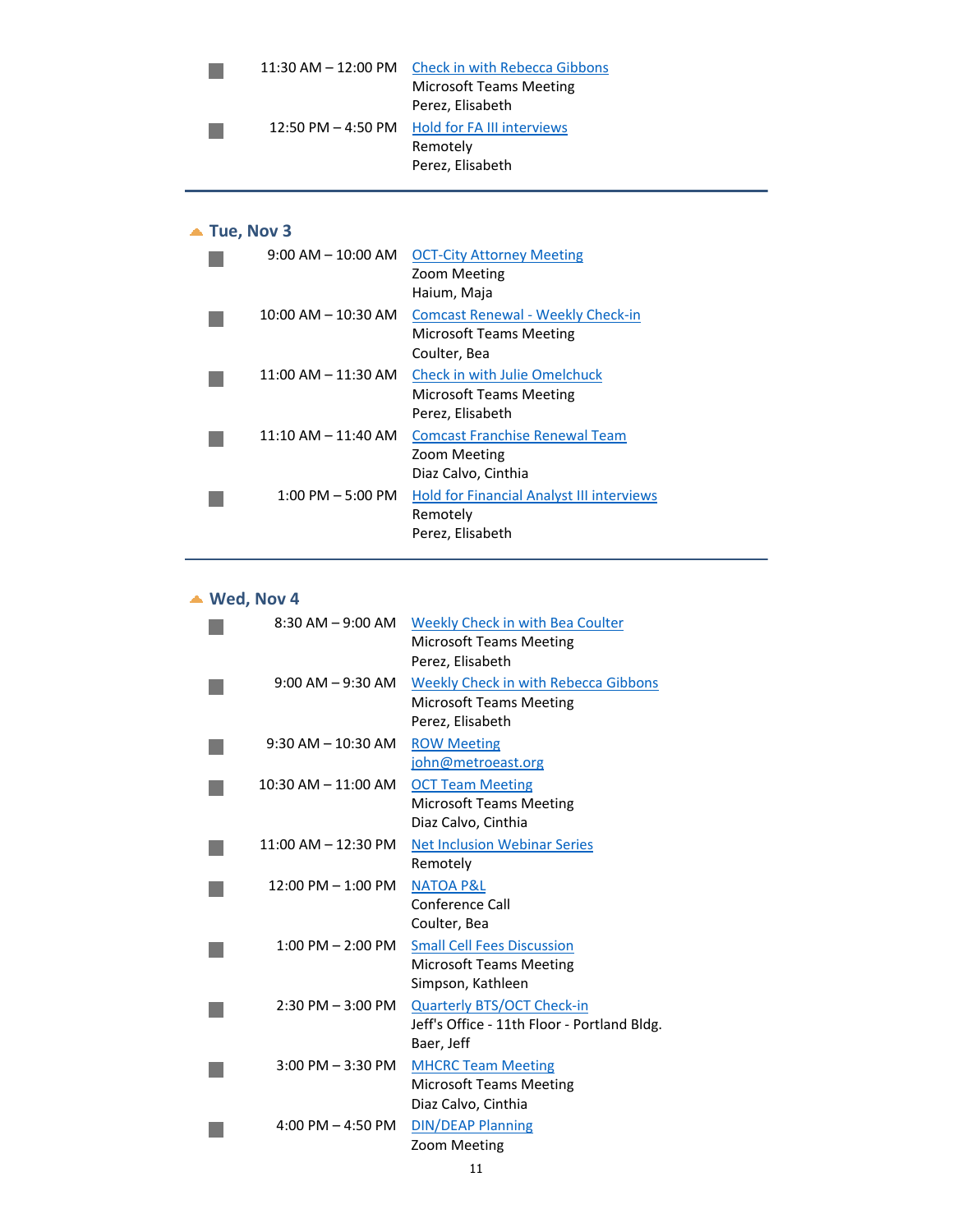| Thu, Nov 5                           |                                                                                                         |  |  |
|--------------------------------------|---------------------------------------------------------------------------------------------------------|--|--|
|                                      | 8:30 AM – 9:00 AM Weekly Check in with Rana DeBey<br><b>Microsoft Teams Meeting</b><br>Perez, Elisabeth |  |  |
| $9:00 \text{ AM} - 10:00 \text{ AM}$ | <b>CARES Act Project   Smart City PDX</b><br>jacob.e.farkas@multco.us                                   |  |  |
| $10:30$ AM $-$ 11:00 AM              | Check in with Jennifer Li<br>Conference Call<br>Li, Jennifer                                            |  |  |
| $12:00 \text{ PM} - 1:00 \text{ PM}$ | <b>Bureau Directors Monthly Meeting</b><br>Zoom Meeting<br>Rinehart, Tom                                |  |  |
| $1:00 \text{ PM} - 2:00 \text{ PM}$  | Digital Divide Executive Team Meeting<br>Zoom Meeting<br>Kendrick, Christine                            |  |  |
| $2:15$ PM $-3:15$ PM                 | Code Check in with Jennifer Li<br><b>Microsoft Teams Meeting</b><br>Li, Jennifer                        |  |  |
| $4:00 \text{ PM} - 4:30 \text{ PM}$  | <b>City Bureau Directors Check-in</b><br>Zoom Meeting<br>Rinehart, Tom                                  |  |  |

# **Fri, Nov 6**

| $8:00$ AM $-$ 10:00 AM              | <b>Hold for Financial Analyst III Interviews</b><br>Remotely<br>Perez, Elisabeth          |
|-------------------------------------|-------------------------------------------------------------------------------------------|
| $11:00$ AM $- 12:00$ PM             | <b>FA interview review</b><br><b>Microsoft Teams Meeting</b><br>Perez, Elisabeth          |
| $1:00 \text{ PM} - 2:00 \text{ PM}$ | Monthly Check in Chair Studenmund<br>Perez, Elisabeth                                     |
| $2:30$ PM $-3:00$ PM                | Check in with Cinthia Diaz Calvo<br><b>Microsoft Teams Meeting</b><br>Diaz Calvo, Cinthia |

#### ▲ **Mon, Nov 9**

| $10:30$ AM $- 11:00$ AM | Weekly Check in with Andrés Oswill<br><b>Microsoft Teams Meeting</b><br>Oswill, Andres     |
|-------------------------|--------------------------------------------------------------------------------------------|
| $11:00$ AM $- 12:00$ PM | <b>Economic Impact Action Committee</b><br>Zoom Meeting<br>Branam, Kimberly                |
| $1:00$ PM $- 2:00$ PM   | <b>OCT Policy strategy</b><br><b>Microsoft Teams Meeting</b><br>Li, Jennifer               |
| $2:30$ PM $-3:00$ PM    | <b>Check in with Rebecca Gibbons</b><br><b>Microsoft Teams Meeting</b><br>Perez, Elisabeth |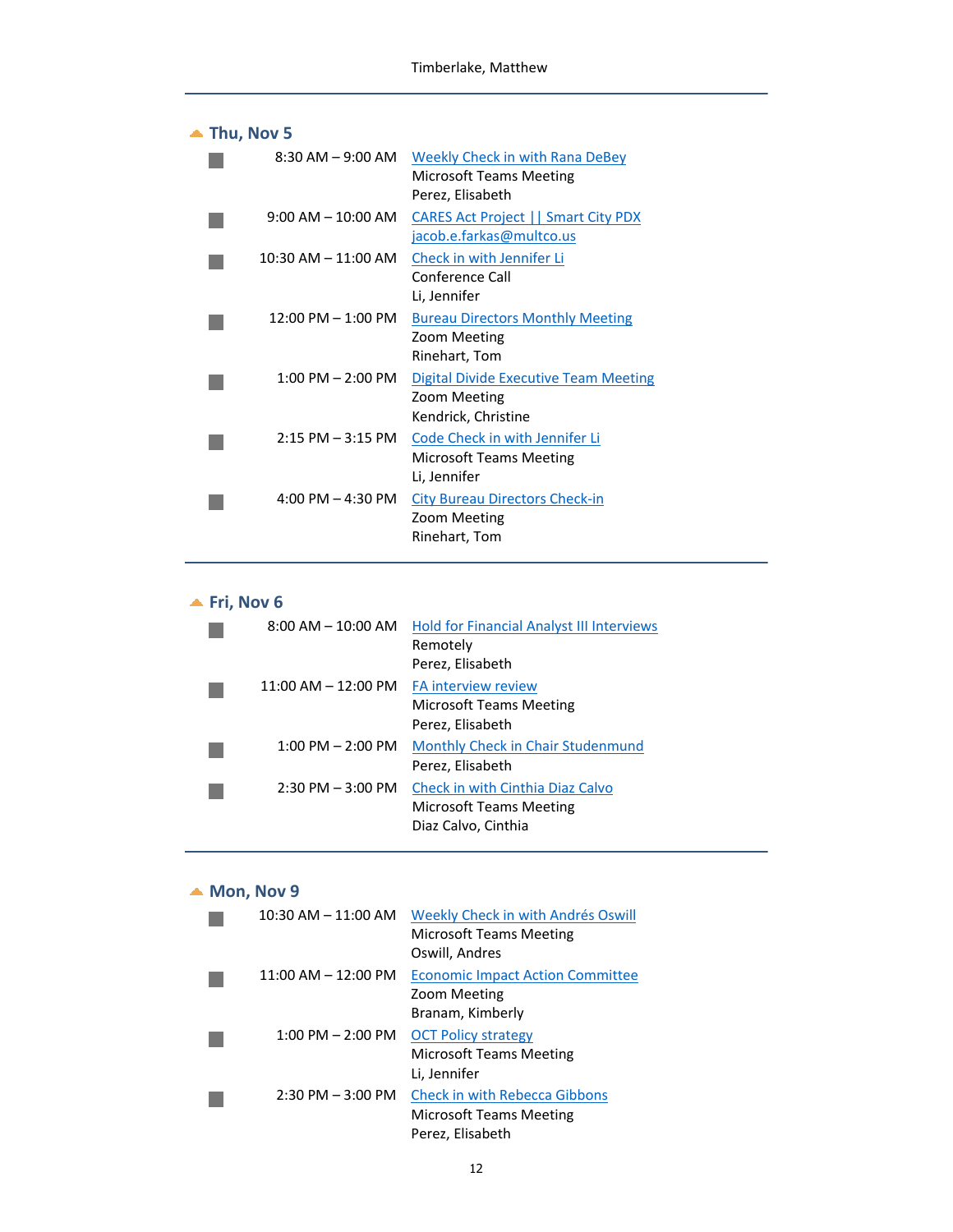| $4:00$ PM $- 4:45$ PM | MetroEast Monthly (Tomi-Elisabeth) |
|-----------------------|------------------------------------|
|                       | Zoom Meeting                       |
|                       | Perez, Elisabeth                   |
| 4:45 PM $-$ 5:15 PM   | Check in with Christine Kendrick   |
|                       | Zoom Meeting                       |
|                       | Kendrick, Christine                |
|                       |                                    |

### **Tue, Nov 10**

| $8:00$ AM $-9:30$ NSF Overcome | AM Remotely                                                   |
|--------------------------------|---------------------------------------------------------------|
|                                | 10:00 AM - Comcast Renewal - Weekly Check-in                  |
|                                | 10:30 AM Microsoft Teams Meeting                              |
|                                | Coulter, Bea                                                  |
|                                | 10:30 AM - MHCRC Team Meeting                                 |
|                                | 11:00 AM Microsoft Teams Meeting                              |
|                                | Diaz Calvo, Cinthia                                           |
|                                | 11:00 AM – Check in with Julie Omelchuck                      |
|                                | 11:30 AM Microsoft Teams Meeting                              |
|                                | Perez, Elisabeth                                              |
|                                | 11:10 AM - Comcast Franchise Renewal Team                     |
|                                | 11:40 AM Zoom Meeting                                         |
|                                | Diaz Calvo, Cinthia                                           |
|                                | 1:30 PM - 2:00 Kevin Martin with Smart Cities                 |
|                                | <b>PM</b> Conference Call                                     |
|                                | Martin, Kevin                                                 |
|                                | 4:00 PM - 4:30 Discuss CommTech Scope of Work + Budget Update |
| PM.                            | DeBey, Rana                                                   |

# **Wed, Nov 11**

|  | All Day Veteran's Day |  |
|--|-----------------------|--|
|  |                       |  |

# **Thu, Nov 12**

| $8:30$ AM $-9:00$ AM    | Weekly Check in with Rana DeBey<br>Microsoft Teams Meeting<br>Perez, Elisabeth                                     |
|-------------------------|--------------------------------------------------------------------------------------------------------------------|
| $9:00$ AM $-9:30$ AM    | Derek Bradley-Muni Broadband<br>Microsoft Teams Meeting<br>Perez, Elisabeth                                        |
| $9:30$ AM $- 10:00$ AM  | Service Transition - OMF to OCT<br>Microsoft Teams Meeting<br>Rivera, Aaron                                        |
| $10:00$ AM $- 11:30$ AM | <b>Measure Development for Program Management</b><br>(Performance 201 Workshop)<br>Zoom Meeting<br>Carney, Shannon |
| $1:00$ PM $- 2:00$ PM   | Digital Divide Executive Team Meeting<br>Zoom Meeting<br>Kendrick, Christine                                       |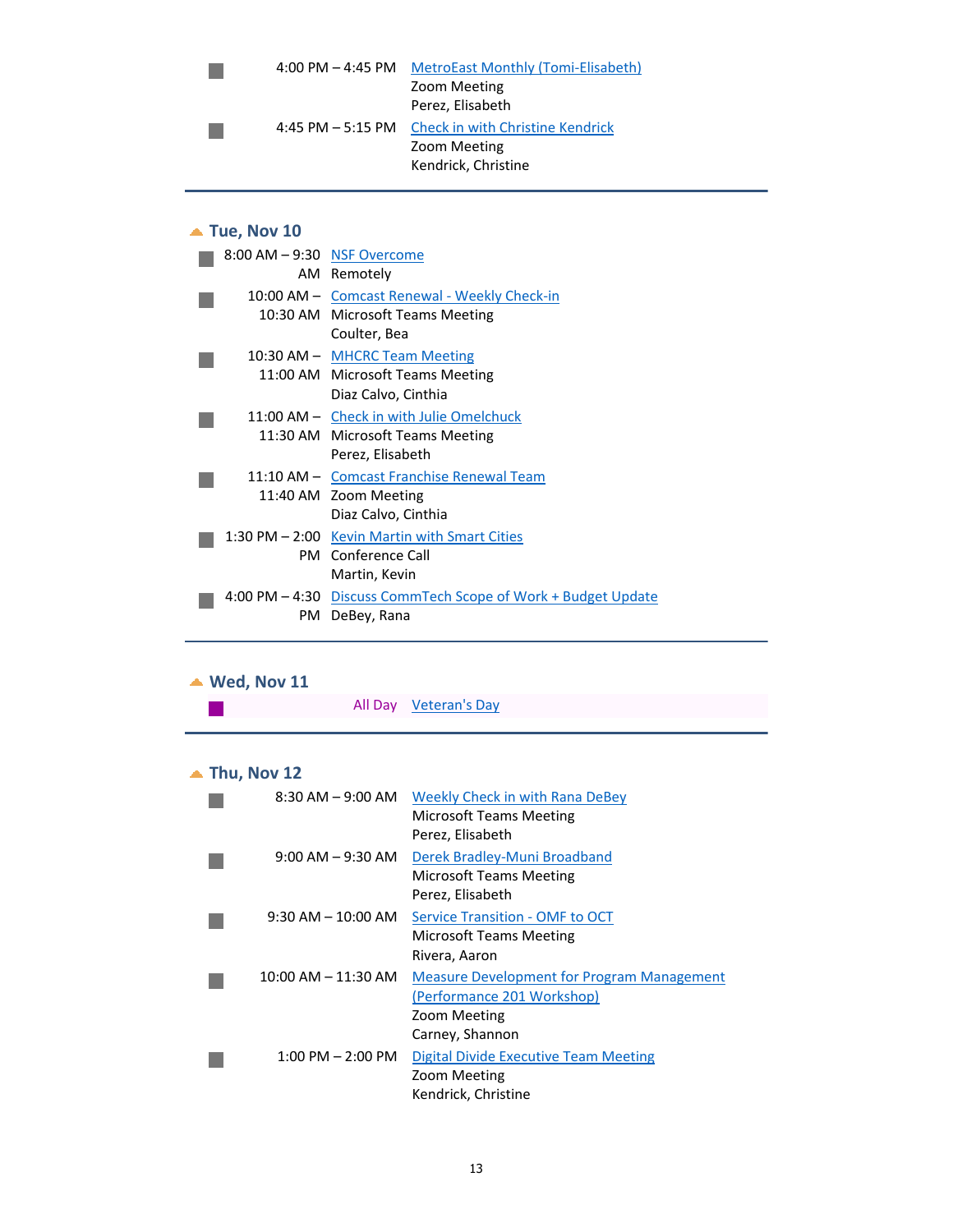|                         | 4:00 PM $-$ 4:30 PM     | 2:00 PM - 2:30 PM Check in on Monday Meeting<br><b>Microsoft Teams Meeting</b><br>Perez, Elisabeth<br>City Bureau Directors Check-in<br>Zoom Meeting<br>Rinehart, Tom |
|-------------------------|-------------------------|-----------------------------------------------------------------------------------------------------------------------------------------------------------------------|
| $\triangle$ Fri, Nov 13 | $10:30$ AM $- 11:00$ AM | Agenda Check in with Carol Studenmund<br>Zoom Meeting                                                                                                                 |

|                       | Perez, Elisabeth                         |
|-----------------------|------------------------------------------|
| $12:30$ PM $-1:00$ PM | Check in with Cinthia Diaz Calvo         |
|                       | <b>Microsoft Teams Meeting</b>           |
|                       | Diaz Calvo, Cinthia                      |
| $3:30$ PM $-$ 4:15 PM | Jon Worona with Multnomah County Library |
|                       | Zoom Meeting                             |
|                       | Perez, Elisabeth                         |

## ▲ **Mon, Nov** 16

÷

| 8:00 AM - 5:00 PM Personal Day |  |
|--------------------------------|--|
|                                |  |

## ▲ **Tue, Nov** 17

| $8:30$ AM $-9:00$ AM    | <b>OCT Briefing with Yesenia Carrillo</b><br><b>Microsoft Teams Meeting</b><br>Perez, Elisabeth |
|-------------------------|-------------------------------------------------------------------------------------------------|
| $9:30$ AM $- 10:00$ AM  | <b>Check in with Rebecca Gibbons</b><br>Microsoft Teams Meeting<br>Perez, Elisabeth             |
| $10:00$ AM $- 10:30$ AM | <b>Comcast Renewal - Weekly Check-in</b><br>Microsoft Teams Meeting<br>Coulter, Bea             |
| $10:30$ AM $- 11:30$ AM | <b>MHCRC Team Meeting</b><br>Microsoft Teams Meeting<br>Diaz Calvo, Cinthia                     |
| $1:00$ PM $- 2:00$ PM   | <b>Internet Card &amp; Education Support</b><br>Zoom Meeting<br>Kendrick, Christine             |
| $2:00$ PM $- 2:30$ PM   | <b>FUP Team Meeting</b><br>Microsoft Teams Meeting<br>Diaz Calvo, Cinthia                       |

# **Wed, Nov 18**

| $8:30$ AM $-9:00$ AM | Weekly Check in with Bea Coulter     |
|----------------------|--------------------------------------|
|                      | <b>Microsoft Teams Meeting</b>       |
|                      | Perez, Elisabeth                     |
| $9:00$ AM $-9:30$ AM | Weekly Check in with Rebecca Gibbons |
|                      | <b>Microsoft Teams Meeting</b>       |
|                      | Perez, Elisabeth                     |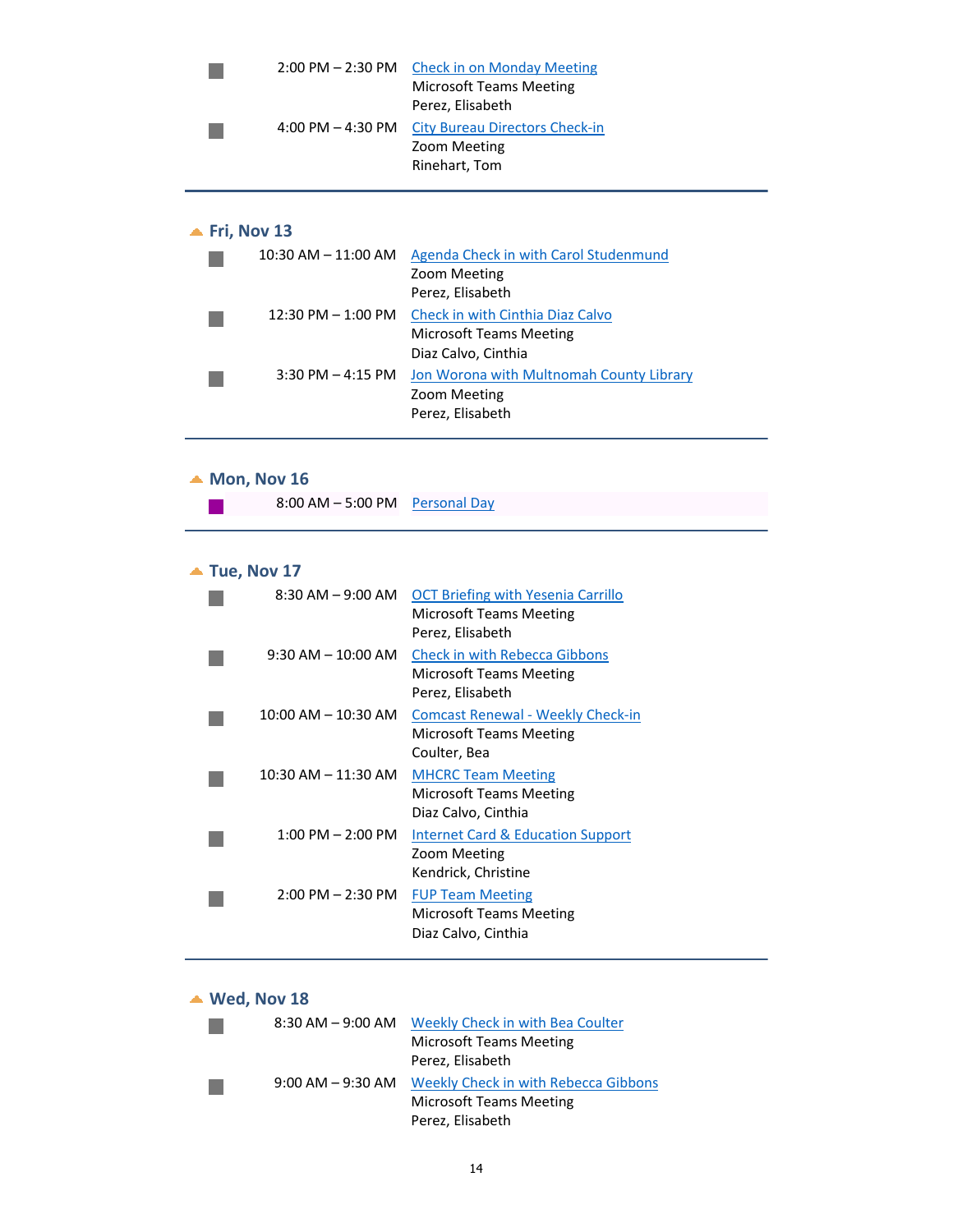| $9:30$ AM $- 10:30$ AM  | <b>MHCRC Budget for Impact Evaluation Project</b><br>DeBey, Rana                                                   |
|-------------------------|--------------------------------------------------------------------------------------------------------------------|
| $10:30$ AM $- 11:00$ AM | <b>OCT Team Meeting</b><br><b>Microsoft Teams Meeting</b><br>Diaz Calvo, Cinthia                                   |
| $11:00$ AM $- 11:30$ AM | Check in with Jennifer Li<br>Conference Call<br>Li, Jennifer                                                       |
| $12:00$ PM $- 1:00$ PM  | Collective Stakeholder Meeting-COVID-19 Digital Divide<br><b>Work Group</b><br>Zoom Meeting<br>Kendrick, Christine |
| $1:00$ PM $- 2:00$ PM   | <b>PROW Cost Study Final Review</b><br><b>Microsoft Teams Meeting</b><br>Yamamoto, Gene                            |
| $3:00$ PM $-3:30$ PM    | <b>Service Transition - OMF to OCT</b><br><b>Microsoft Teams Meeting</b><br>Rivera, Aaron                          |
| $3:30$ PM $-5:00$ PM    | DIN/DEAP Planning Team meeting with Hurdle Team -<br>DEAP2.0 planning<br>Zoom Meeting<br>Gibbons, Rebecca          |
| 5:00 PM $-$ 6:00 PM     | Check in with Judith Mowry<br>Conference Call<br>Perez, Elisabeth                                                  |
|                         |                                                                                                                    |

# ▲ **Thu, Nov** 19

| $8:30$ AM $-9:00$ AM                 | Weekly Check in with Rana DeBey<br><b>Microsoft Teams Meeting</b><br>Perez, Elisabeth  |
|--------------------------------------|----------------------------------------------------------------------------------------|
| $11:00$ AM $- 12:00$ PM              | <b>NATOA Franchising Forum</b><br><b>Microsoft Teams Meeting</b><br>Coulter, Bea       |
| $12:00 \text{ PM} - 1:00 \text{ PM}$ | Weekly Check in with Andrés Oswill<br><b>Microsoft Teams Meeting</b><br>Oswill, Andres |
| $1:00$ PM $- 2:00$ PM                | Digital Divide Executive Team Meeting<br>Zoom Meeting<br>Kendrick, Christine           |
| $2:30$ PM $- 2:45$ PM                | Verizon Check in<br><b>Microsoft Teams Meeting</b><br>Perez, Elisabeth                 |
| $4:00 \text{ PM} - 4:30 \text{ PM}$  | <b>City Bureau Directors Check-in</b><br>Zoom Meeting<br>Rinehart, Tom                 |
| 5:30 PM $-$ 8:00 PM                  | <b>Updated invitation: Open Signal's Board Meeting</b><br>Zoom Meetings                |
|                                      |                                                                                        |

**Fri, Nov 20**

P.

9:00 AM – 9:30 AM Portland Franchise System Discussion

Microsoft Teams Meeting Simpson, Kathleen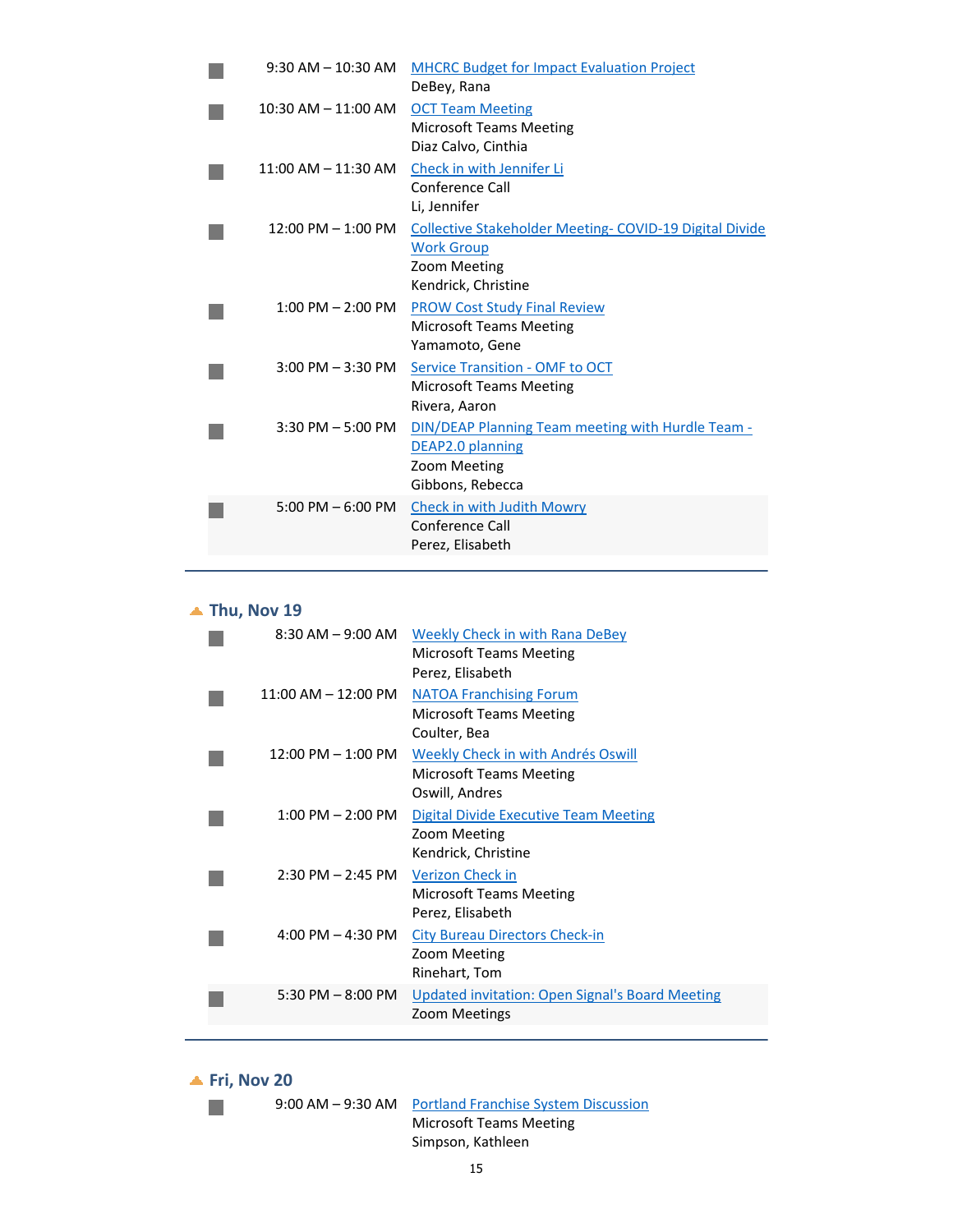| $9:30$ AM $-$ 10:00 AM | Verizon/OCT re: franchise        |
|------------------------|----------------------------------|
|                        | Remotely                         |
|                        | Plambeck, Michelle               |
|                        | Leupp, Alex                      |
| $12:30$ PM $- 1:00$ PM | Check in with Cinthia Diaz Calvo |
|                        | <b>Microsoft Teams Meeting</b>   |
|                        | Diaz Calvo, Cinthia              |
|                        |                                  |

# ▲ **Mon, Nov** 23

| $8:30$ AM $ 8:45$ AM    | Sole Source Check in with Bea Coulter<br>Microsoft Teams Meeting<br>Perez, Elisabeth           |
|-------------------------|------------------------------------------------------------------------------------------------|
| $10:30$ AM $- 11:00$ AM | Elisabeth/Andrés Weekly Check-In<br>Microsoft Teams Meeting<br>Oswill, Andres                  |
| $11:00$ AM $- 11:30$ AM | Sole source Check-in with Cinthia Diaz Calvo<br><b>Microsoft Teams Meeting</b><br>Coulter, Bea |
| $1:00$ PM $-1:30$ PM    | Sole Source Discussion with Scott Schneider<br>Microsoft Teams Meeting<br>Coulter, Bea         |
| $2:30$ PM $-3:00$ PM    | <b>Check in with Rebecca Gibbons</b><br><b>Microsoft Teams Meeting</b><br>Perez, Elisabeth     |

## **Tue, Nov 24**

| $10:00$ AM $- 10:30$ AM             | <b>Comcast Renewal - Weekly Check-in</b><br><b>Microsoft Teams Meeting</b>                                                                    |
|-------------------------------------|-----------------------------------------------------------------------------------------------------------------------------------------------|
| $10:30$ AM $- 11:00$ AM             | Coulter, Bea<br><b>MHCRC Team Meeting</b><br><b>Microsoft Teams Meeting</b><br>Diaz Calvo, Cinthia                                            |
| $11:00$ AM $- 11:30$ AM             | <b>Comcast Franchise Renewal Team</b><br>Zoom Meeting<br>Diaz Calvo, Cinthia                                                                  |
| $11:30$ AM $-12:00$ PM              | <b>Audit Request</b><br>Remotely<br><b>Nick Rowlands</b>                                                                                      |
| $1:00$ PM $- 2:00$ PM               | <b>IBM Check-in (EDI &amp; Private Telecommunications)</b><br><b>Network Services)</b><br><b>Microsoft Teams Meeting</b><br>Hooyman, Nicholas |
| $2:00 \text{ PM} - 2:30 \text{ PM}$ | <b>FUP Team Meeting</b><br><b>Microsoft Teams Meeting</b><br>Diaz Calvo, Cinthia                                                              |
| $2:30$ PM $-3:00$ PM                | Check in with Cinthia Diaz Calvo<br>Zoom Meeting<br>Diaz Calvo, Cinthia                                                                       |
| 5:30 PM $-$ 6:30 PM                 | <b>November Board Meeting -ME</b><br>tomi@metroeast.org                                                                                       |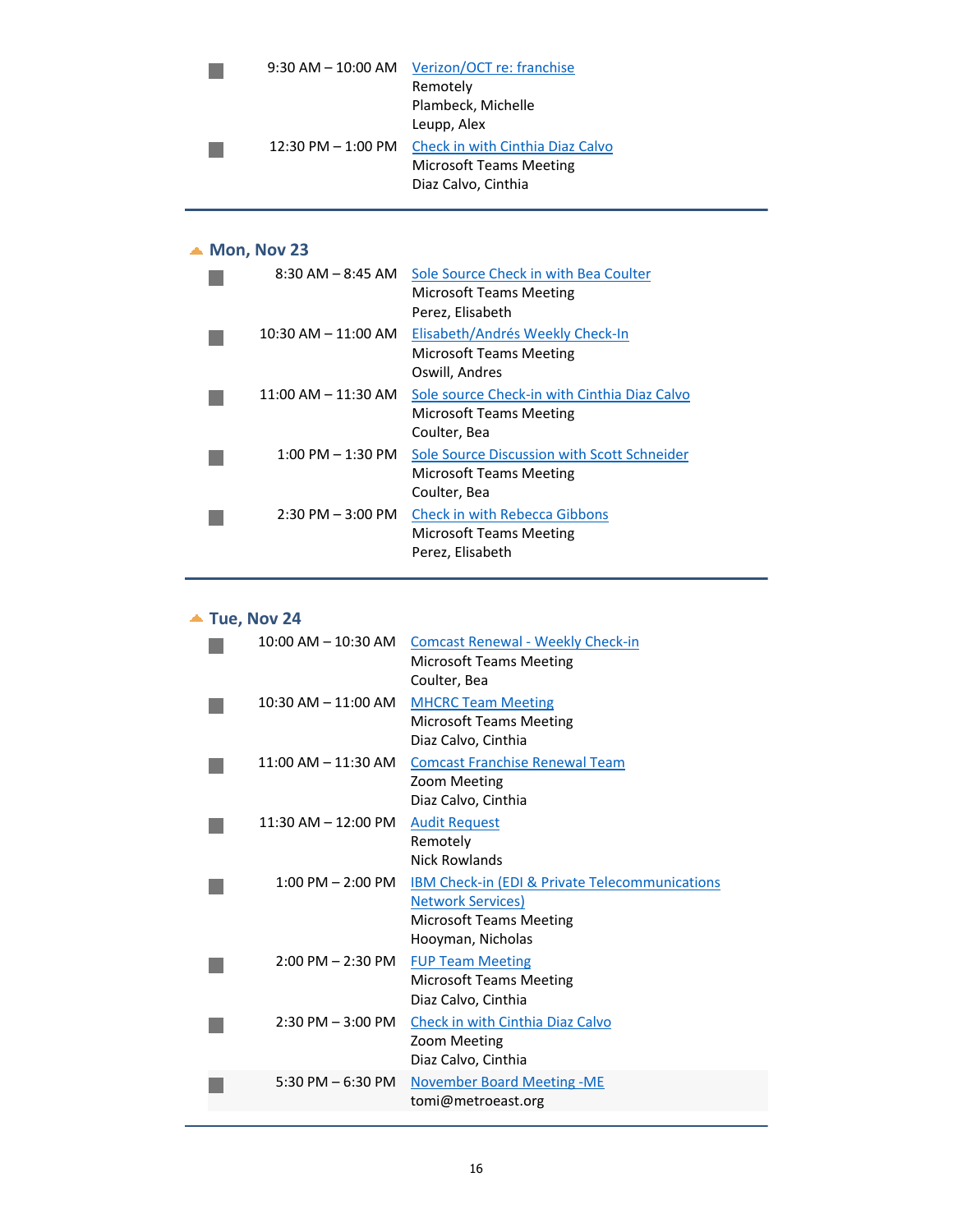| $\triangle$ Wed, Nov 25 |                                                                                     |
|-------------------------|-------------------------------------------------------------------------------------|
| $8:30$ AM $-9:00$ AM    | Weekly Check in with Bea Coulter<br>Microsoft Teams Meeting<br>Perez, Elisabeth     |
| $9:00$ AM $-9:30$ AM    | Weekly Check in with Rebecca Gibbons<br>Microsoft Teams Meeting<br>Perez, Elisabeth |
| $10:30$ AM $- 11:00$ AM | <b>OCT Team Meeting</b><br>Microsoft Teams Meeting<br>Diaz Calvo, Cinthia           |
| $11:30$ AM $- 12:00$ PM | <b>Check in with Commissioner Jeff Dennerline</b><br>Perez, Elisabeth               |
| $2:30$ PM $-3:00$ PM    | Check in with Carol Studenmund<br>Zoom Meeting<br>Perez, Elisabeth                  |
| $4:00$ PM $-5:00$ PM    | <b>DIN/DEAP Planning Team Meetings</b><br>Zoom Meeting<br>Gibbons, Rebecca          |

## **Thu, Nov 26 – Fri, Nov 27**

| All Day Thanksgiving Day |  |
|--------------------------|--|
|--------------------------|--|

## ▲ **Mon, Nov** 30

 $\mathcal{L}^{\text{max}}$ 

| 10:00 AM – 11:00 AM     | Weekly Check in with Andrés Oswill<br><b>Microsoft Teams Meeting</b><br>Oswill, Andres           |
|-------------------------|--------------------------------------------------------------------------------------------------|
| $11:30$ AM $- 12:00$ PM | <b>Wheeling v. Transmission Service Revenues</b><br>Microsoft Teams Meeting<br>Hooyman, Nicholas |
| $12:30$ PM $- 1:00$ PM  | <b>iPad Delivery Issue</b><br>Zoom Meeting<br>Kendrick, Christine                                |
| $1:00$ PM $-1:30$ PM    | <b>Check in with Rebecca Gibbons</b><br><b>Microsoft Teams Meeting</b><br>Perez, Elisabeth       |
| $1:30$ PM $- 2:00$ PM   | Internet Assistance Cards Feedback<br>Alamo-Gonzalez, Rebeca                                     |
| $3:00$ PM $-$ 4:00 PM   | <b>Michael Wong Introduction</b><br>Microsoft Teams Meeting<br>Perez, Elisabeth                  |

## **December 2020**



9:00 AM – 10:00 AM OCT-City Attorney Meeting Zoom Meeting Haium, Maja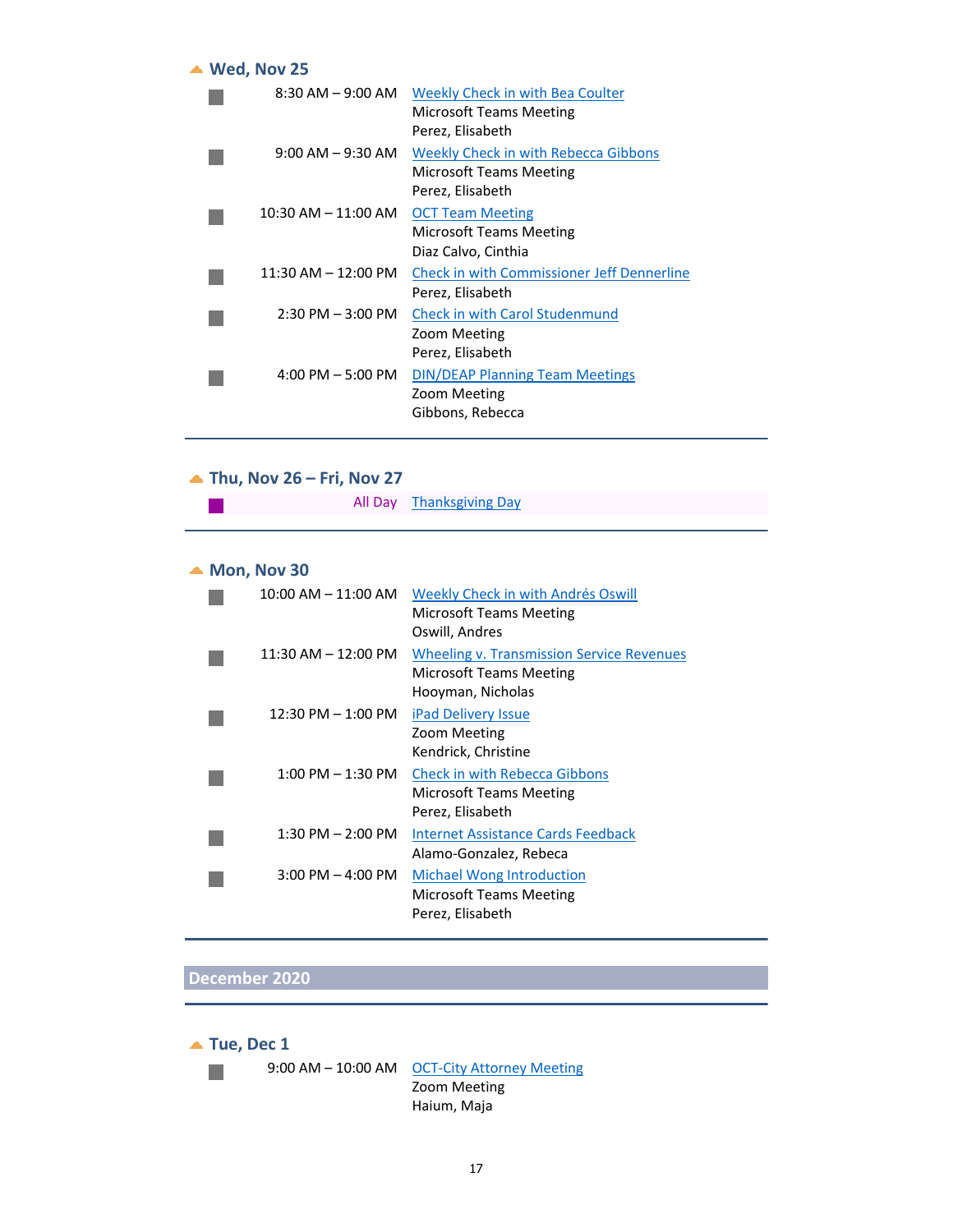| $10:00$ AM $- 10:30$ AM | <b>Comcast Renewal - Weekly Check-in</b><br>Microsoft Teams Meeting<br>Coulter, Bea |
|-------------------------|-------------------------------------------------------------------------------------|
| $10:30$ AM $- 11:00$ AM | <b>MHCRC Team Meeting</b><br>Microsoft Teams Meeting<br>Diaz Calvo, Cinthia         |
| $11:00$ AM $- 11:30$ AM | <b>Check in with Julie Omelchuck</b><br>Microsoft Teams Meeting<br>Perez, Elisabeth |
| $11:10$ AM $- 11:40$ AM | <b>Comcast Franchise Renewal Team</b><br>Zoom Meeting<br>Diaz Calvo, Cinthia        |
| $2:00$ PM $- 2:30$ PM   | <b>FUP Team Meeting</b><br><b>Microsoft Teams Meeting</b><br>Diaz Calvo, Cinthia    |
| 4:00 PM $-$ 4:30 PM     | <b>City Bureau Directors Check-in</b><br>Zoom Meeting<br>Rinehart, Tom              |

## **Wed, Dec 2**

|                         | 8:30 AM - 9:00 AM Weekly Check in with Bea Coulter<br><b>Microsoft Teams Meeting</b><br>Perez, Elisabeth                   |
|-------------------------|----------------------------------------------------------------------------------------------------------------------------|
| $9:00$ AM $-9:30$ AM    | Weekly Check in with Rebecca Gibbons<br><b>Microsoft Teams Meeting</b><br>Perez, Elisabeth                                 |
| $10:30$ AM $- 11:00$ AM | <b>OCT Team Meeting</b><br><b>Microsoft Teams Meeting</b><br>Diaz Calvo, Cinthia                                           |
| $12:00$ PM $-1:00$ PM   | <b>Collective Stakeholder Meeting- COVID-19 Digital Divide</b><br><b>Work Group</b><br>Zoom Meeting<br>Kendrick, Christine |
| $12:00$ PM $-1:00$ PM   | <b>NATOA P&amp;L</b><br>Conference Call<br>Coulter, Bea                                                                    |
|                         | 2:00 PM - 2:30 PM Canceled: ROW team check in<br><b>Microsoft Teams Meeting</b><br>Li, Jennifer                            |
| $3:00$ PM $-3:30$ PM    | <b>Kevin Martin with Smart Cities</b><br>Martin, Kevin                                                                     |
| $3:30$ PM $-$ 4:00 PM   | <b>Service Transition - OMF to OCT</b><br><b>Microsoft Teams Meeting</b><br>Rivera, Aaron                                  |
| 4:00 PM $-$ 4:50 PM     | <b>DIN/DEAP Planning</b><br>Zoom Meeting<br>Timberlake, Matthew                                                            |

**Thu, Dec 3**

P.

8:30 AM – 9:00 AM Weekly Check in with Rana DeBey Microsoft Teams Meeting

Perez, Elisabeth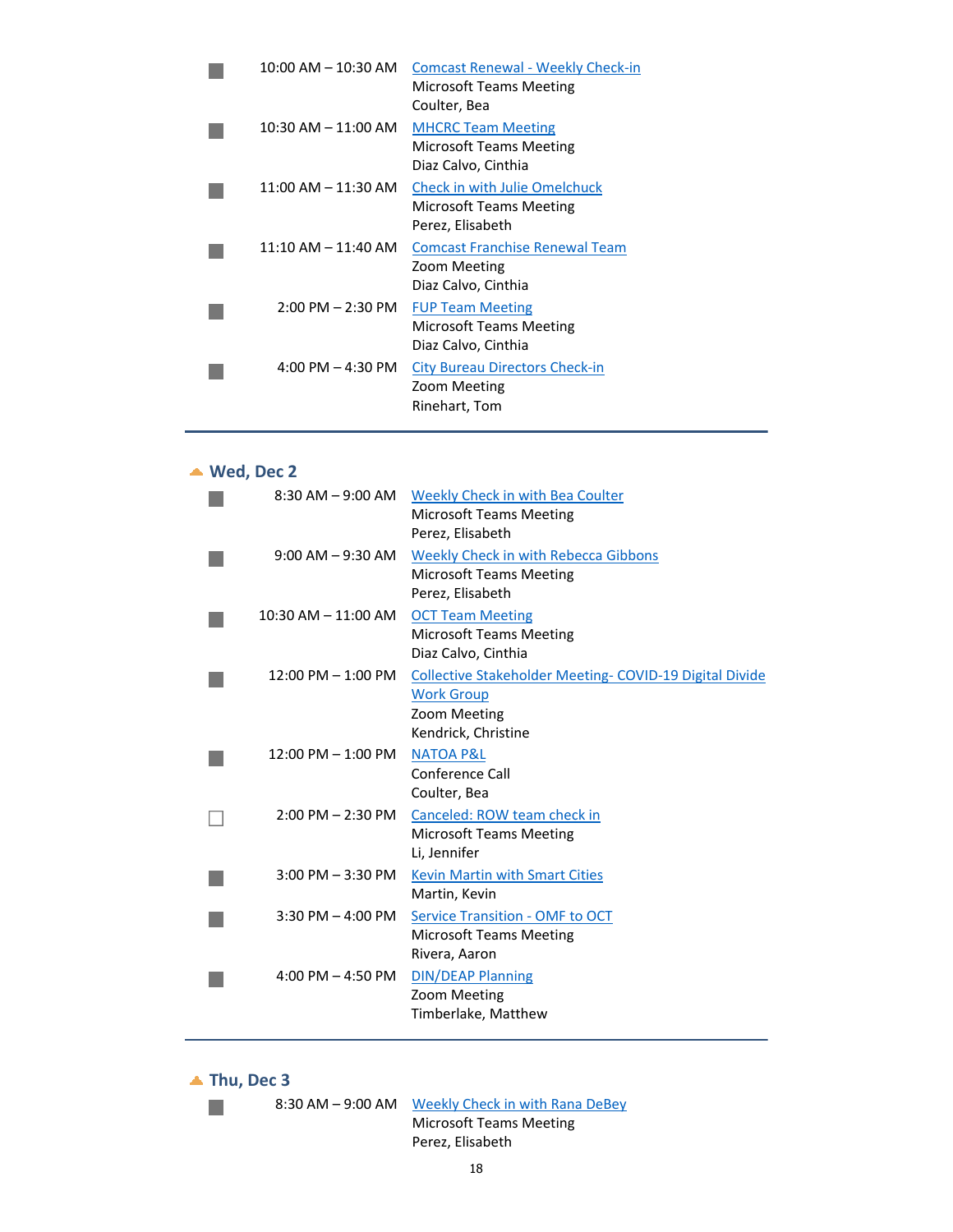|                             | $10:30$ AM $- 11:00$ AM | Check in with Jennifer Li<br>Conference Call     |
|-----------------------------|-------------------------|--------------------------------------------------|
|                             |                         | Li, Jennifer                                     |
|                             | $1:00$ PM $- 2:00$ PM   | <b>Digital Divide Executive Team Meeting</b>     |
|                             |                         | Zoom Meeting                                     |
|                             |                         | Kendrick, Christine                              |
|                             | 4:00 PM $-$ 4:30 PM     | <b>City Bureau Directors Check-in</b>            |
|                             |                         | Zoom Meeting<br>Rinehart, Tom                    |
|                             |                         |                                                  |
|                             |                         |                                                  |
| $\blacktriangle$ Fri, Dec 4 |                         |                                                  |
|                             | 12:30 PM – 1:00 PM      | Check in with Cinthia Diaz Calvo                 |
|                             |                         | <b>Microsoft Teams Meeting</b>                   |
|                             |                         | Diaz Calvo, Cinthia                              |
|                             | $1:00$ PM $- 2:00$ PM   | <b>Monthly Check in Chair Studenmund</b>         |
|                             |                         |                                                  |
|                             |                         |                                                  |
|                             | $\triangle$ Mon, Dec 7  |                                                  |
|                             |                         | 9:00 AM - 9:30 AM FUP Monday Check in            |
|                             |                         | Rev Bur Vista Conf Rm (12)                       |
|                             |                         | Perez, Elisabeth                                 |
|                             | 10:00 AM – 11:00 AM     | <b>Weekly Check in with Andrés Oswill</b>        |
|                             |                         | <b>Microsoft Teams Meeting</b><br>Oswill, Andres |
|                             |                         |                                                  |
|                             |                         |                                                  |
|                             | $\triangle$ Tue, Dec 8  |                                                  |
|                             |                         | 10:30 AM - 11:00 AM MHCRC Team Meeting           |
|                             |                         | <b>Microsoft Teams Meeting</b>                   |
|                             |                         | Diaz Calvo, Cinthia                              |
|                             | $11:00$ AM $- 11:30$ AM | <b>Check in with Julie Omelchuck</b>             |
|                             |                         | <b>Microsoft Teams Meeting</b>                   |
|                             |                         | Perez, Elisabeth                                 |
|                             | 11:10 AM - 11:40 AM     | <b>Comcast Franchise Renewal Team</b>            |
|                             |                         | Zoom Meeting<br>Diaz Calvo, Cinthia              |
|                             | $1:00$ PM $- 2:00$ PM   | <b>Smart Cities Steering Committee meeting</b>   |
|                             |                         | TBD                                              |
|                             |                         | Martin, Kevin                                    |
|                             | $2:00$ PM $- 2:30$ PM   | <b>FUP Team Meeting</b>                          |
|                             |                         | <b>Microsoft Teams Meeting</b>                   |
|                             |                         | Diaz Calvo, Cinthia                              |
|                             | 4:00 PM $-$ 4:30 PM     | <b>City Bureau Directors Check-in</b>            |
|                             |                         | Zoom Meeting                                     |
|                             |                         | Rinehart, Tom                                    |
|                             |                         |                                                  |

**Wed, Dec 9**

 $\mathbb{R}^n$ 

8:30 AM – 9:00 AM Weekly Check in with Bea Coulter Microsoft Teams Meeting

Perez, Elisabeth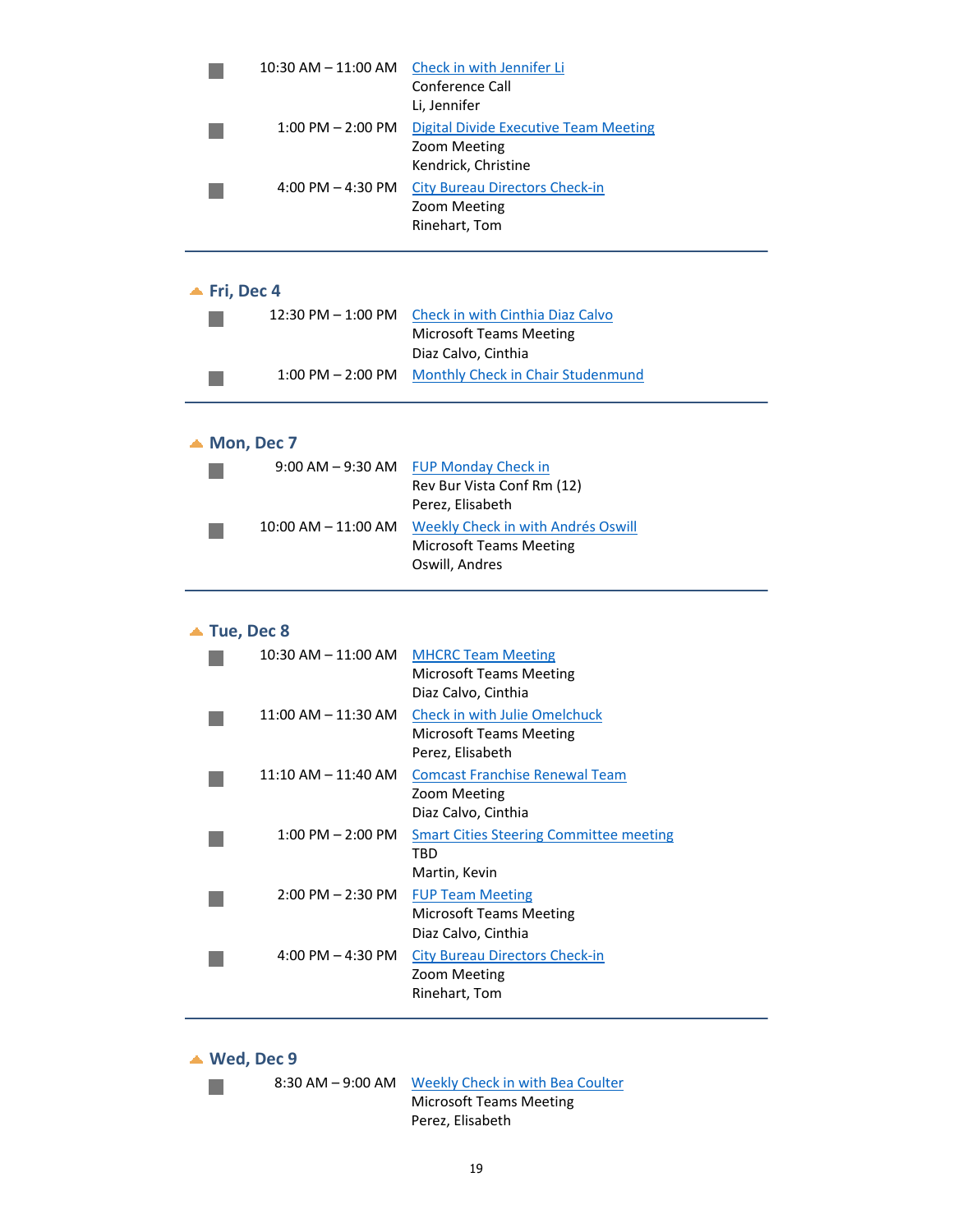| $9:00$ AM $-9:30$ AM  | Weekly Check in with Rebecca Gibbons<br><b>Microsoft Teams Meeting</b><br>Perez, Elisabeth |
|-----------------------|--------------------------------------------------------------------------------------------|
| 10:30 AM - 11:00 AM   | <b>OCT Team Meeting</b><br><b>Microsoft Teams Meeting</b><br>Diaz Calvo, Cinthia           |
| $1:30$ PM $- 2:00$ PM | Service Transition - OMF to OCT<br><b>Microsoft Teams Meeting</b><br>Rivera, Aaron         |
| $2:00$ PM $- 2:30$ PM | ROW team check in<br><b>Microsoft Teams Meeting</b><br>Li, Jennifer                        |
| $4:00$ PM $- 4:50$ PM | <b>DIN/DEAP Planning</b><br>Zoom Meeting<br>Timberlake, Matthew                            |
|                       |                                                                                            |

## **Thu, Dec 10**

| $8:30$ AM $-9:00$ AM                | <b>Weekly Check in with Rana DeBey</b><br><b>Microsoft Teams Meeting</b><br>Perez, Elisabeth                                           |
|-------------------------------------|----------------------------------------------------------------------------------------------------------------------------------------|
| $10:30$ AM $- 11:00$ AM             | Check in with Jennifer Li<br>Conference Call<br>Li, Jennifer                                                                           |
| $1:00$ PM $- 2:00$ PM               | Digital Divide Executive Team Meeting<br>Zoom Meeting<br>Kendrick, Christine                                                           |
| $2:30$ PM $-$ 4:00 PM               | <b>CSCAP - Collaborative Smart Cities Action Plan</b><br>TREC Conference Room - PSU, 1900 SW 4th Ave,<br>Portland, OR<br>Kristin Tufte |
| $4:00 \text{ PM} - 4:30 \text{ PM}$ | <b>City Bureau Directors Check-in</b><br>Zoom Meeting<br>Rinehart, Tom                                                                 |

**Fri, Dec 11**

|                         | 12:30 PM – 1:00 PM     | Check in with Cinthia Diaz Calvo<br><b>Microsoft Teams Meeting</b><br>Diaz Calvo, Cinthia |
|-------------------------|------------------------|-------------------------------------------------------------------------------------------|
| $\triangle$ Mon, Dec 14 |                        | 9:00 AM - 9:30 AM FUP Monday Check in<br>Rev Bur Vista Conf Rm (12)<br>Perez, Elisabeth   |
| $\triangle$ Tue, Dec 15 | $9:00$ AM $-$ 10:00 AM | <b>OCT-City Attorney Meeting</b><br>Zoom Meeting                                          |

Haium, Maja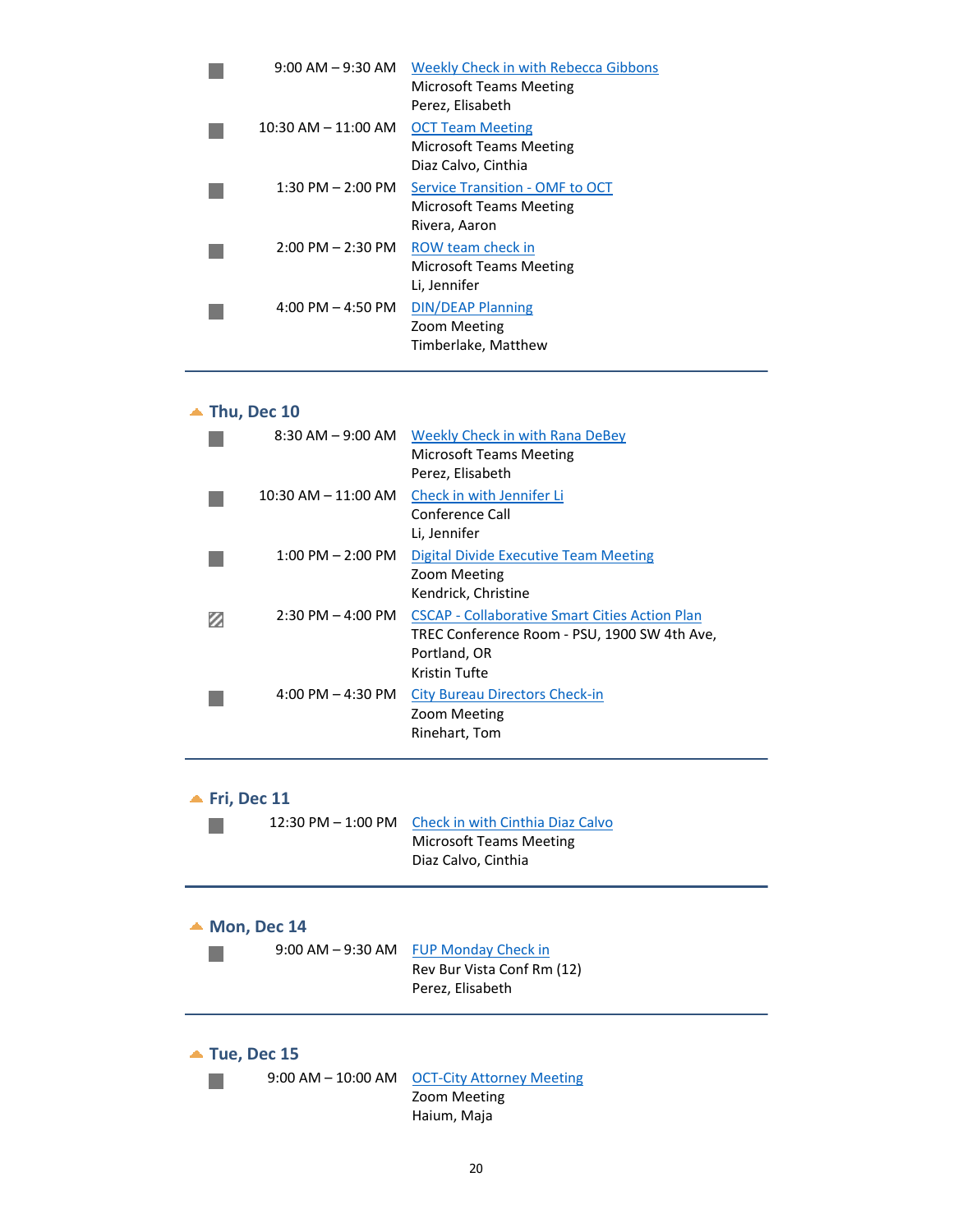| $10:30$ AM $- 11:00$ AM             | <b>MHCRC Team Meeting</b><br>Microsoft Teams Meeting<br>Diaz Calvo, Cinthia  |
|-------------------------------------|------------------------------------------------------------------------------|
| $11:00$ AM $- 11:30$ AM             | Check in with Julie Omelchuck<br>Microsoft Teams Meeting<br>Perez, Elisabeth |
| $11:10$ AM $- 11:40$ AM             | <b>Comcast Franchise Renewal Team</b><br>Zoom Meeting<br>Diaz Calvo, Cinthia |
| $2:00$ PM $- 2:30$ PM               | <b>FUP Team Meeting</b><br>Microsoft Teams Meeting<br>Diaz Calvo, Cinthia    |
| $4:00 \text{ PM} - 4:30 \text{ PM}$ | <b>City Bureau Directors Check-in</b><br>Zoom Meeting<br>Rinehart, Tom       |

# **Wed, Dec 16**

| $8:30$ AM $-9:00$ AM    | Weekly Check in with Bea Coulter<br><b>Microsoft Teams Meeting</b><br>Perez, Elisabeth                                     |
|-------------------------|----------------------------------------------------------------------------------------------------------------------------|
| $9:00$ AM $-9:30$ AM    | <b>Weekly Check in with Rebecca Gibbons</b><br><b>Microsoft Teams Meeting</b><br>Perez, Elisabeth                          |
| $10:30$ AM $- 11:00$ AM | <b>OCT Team Meeting</b><br><b>Microsoft Teams Meeting</b><br>Diaz Calvo, Cinthia                                           |
| $12:00$ PM $- 1:00$ PM  | <b>Collective Stakeholder Meeting- COVID-19 Digital Divide</b><br><b>Work Group</b><br>Zoom Meeting<br>Kendrick, Christine |
| $1:30$ PM $- 2:00$ PM   | Service Transition - OMF to OCT<br><b>Microsoft Teams Meeting</b><br>Rivera, Aaron                                         |
| $2:00$ PM $- 2:30$ PM   | Canceled: ROW team check in<br><b>Microsoft Teams Meeting</b><br>Li, Jennifer                                              |
| $3:00$ PM $-3:30$ PM    | <b>Kevin Martin with Smart Cities</b><br>Martin, Kevin                                                                     |
| $3:00$ PM $-3:30$ PM    | <b>Kevin Martin with Smart Cities</b><br>Martin, Kevin                                                                     |
| 4:00 PM $-$ 4:50 PM     | <b>DIN/DEAP Planning</b><br>Zoom Meeting<br>Timberlake, Matthew                                                            |
|                         |                                                                                                                            |

# **Thu, Dec 17**

| $8:30$ AM $-9:00$ AM    | <b>Weekly Check in with Rana DeBey</b> |
|-------------------------|----------------------------------------|
|                         | <b>Microsoft Teams Meeting</b>         |
|                         | Perez, Elisabeth                       |
| $10:30$ AM $- 11:00$ AM | Check in with Jennifer Li              |
|                         | Conference Call                        |
|                         | Li, Jennifer                           |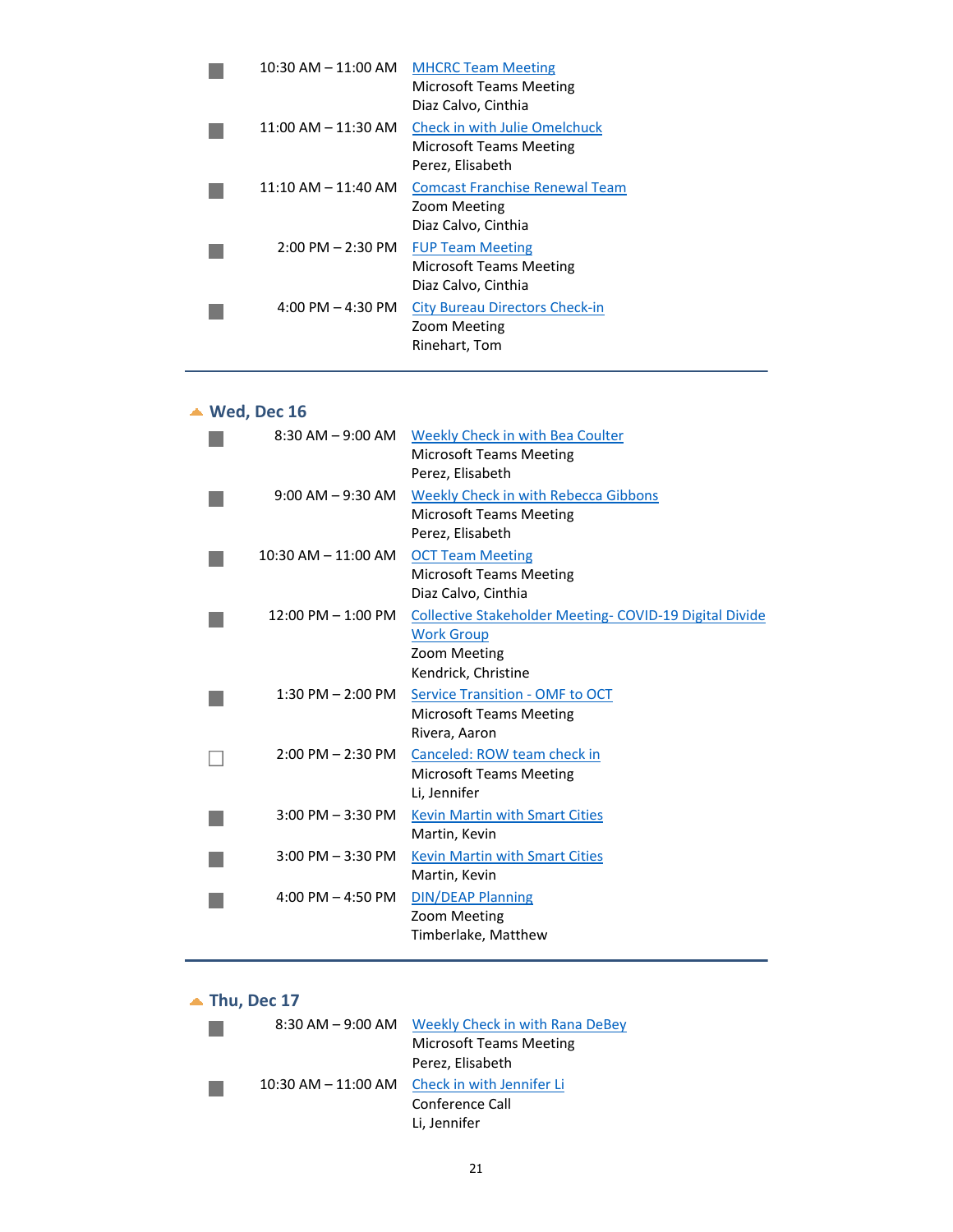|  | 1:00 PM - 1:30 PM Digital Divide Executive Team Meeting |
|--|---------------------------------------------------------|
|  | Zoom Meeting                                            |
|  | Kendrick, Christine                                     |
|  | 4:00 PM – 4:30 PM City Bureau Directors Check-in        |
|  | Zoom Meeting                                            |
|  | Rinehart, Tom                                           |
|  |                                                         |

### **Fri, Dec 18**

| $11:00$ AM $-12:00$ PM | <b>MHCRC Agenda Check in</b>     |
|------------------------|----------------------------------|
|                        | <b>Microsoft Teams Meeting</b>   |
|                        | Diaz Calvo, Cinthia              |
| $12:30$ PM $- 1:00$ PM | Check in with Cinthia Diaz Calvo |
|                        | <b>Microsoft Teams Meeting</b>   |
|                        | Diaz Calvo, Cinthia              |
| $1:00$ PM $- 2:00$ PM  | <b>OCT Policy strategy</b>       |
|                        | <b>Microsoft Teams Meeting</b>   |
|                        | Li, Jennifer                     |

## ▲ **Mon, Dec 21**

|                                     | 9:00 AM - 9:30 AM FUP Monday Check in<br>Microsoft Teams Meeting<br>Perez, Elisabeth |
|-------------------------------------|--------------------------------------------------------------------------------------|
| $10:00$ AM $- 11:00$ AM             | Weekly Check in with Andrés Oswill<br>Microsoft Teams Meeting<br>Oswill, Andres      |
| $2:00 \text{ PM} - 2:30 \text{ PM}$ | <b>PREPHub Executive Committee Monthly</b><br>Zoom Meeting<br>Kristin Tufte          |
| $2:30$ PM $-3:00$ PM                | <b>Check in with Rebecca Gibbons</b><br>Microsoft Teams Meeting<br>Perez, Elisabeth  |

### **Tue, Dec 22**

| $10:30$ AM $- 11:00$ AM | <b>MHCRC Team Meeting</b><br>Microsoft Teams Meeting<br>Diaz Calvo, Cinthia  |
|-------------------------|------------------------------------------------------------------------------|
| $11:00$ AM $- 11:30$ AM | Check in with Julie Omelchuck<br>Microsoft Teams Meeting<br>Perez, Elisabeth |
| $11:10$ AM $- 11:40$ AM | <b>Comcast Franchise Renewal Team</b><br>Zoom Meeting<br>Diaz Calvo, Cinthia |
| $2:00$ PM $- 2:30$ PM   | <b>FUP Team Meeting</b><br>Microsoft Teams Meeting<br>Diaz Calvo, Cinthia    |
| $4:00$ PM $- 4:30$ PM   | City Bureau Directors Check-in<br>Zoom Meeting<br>Rinehart, Tom              |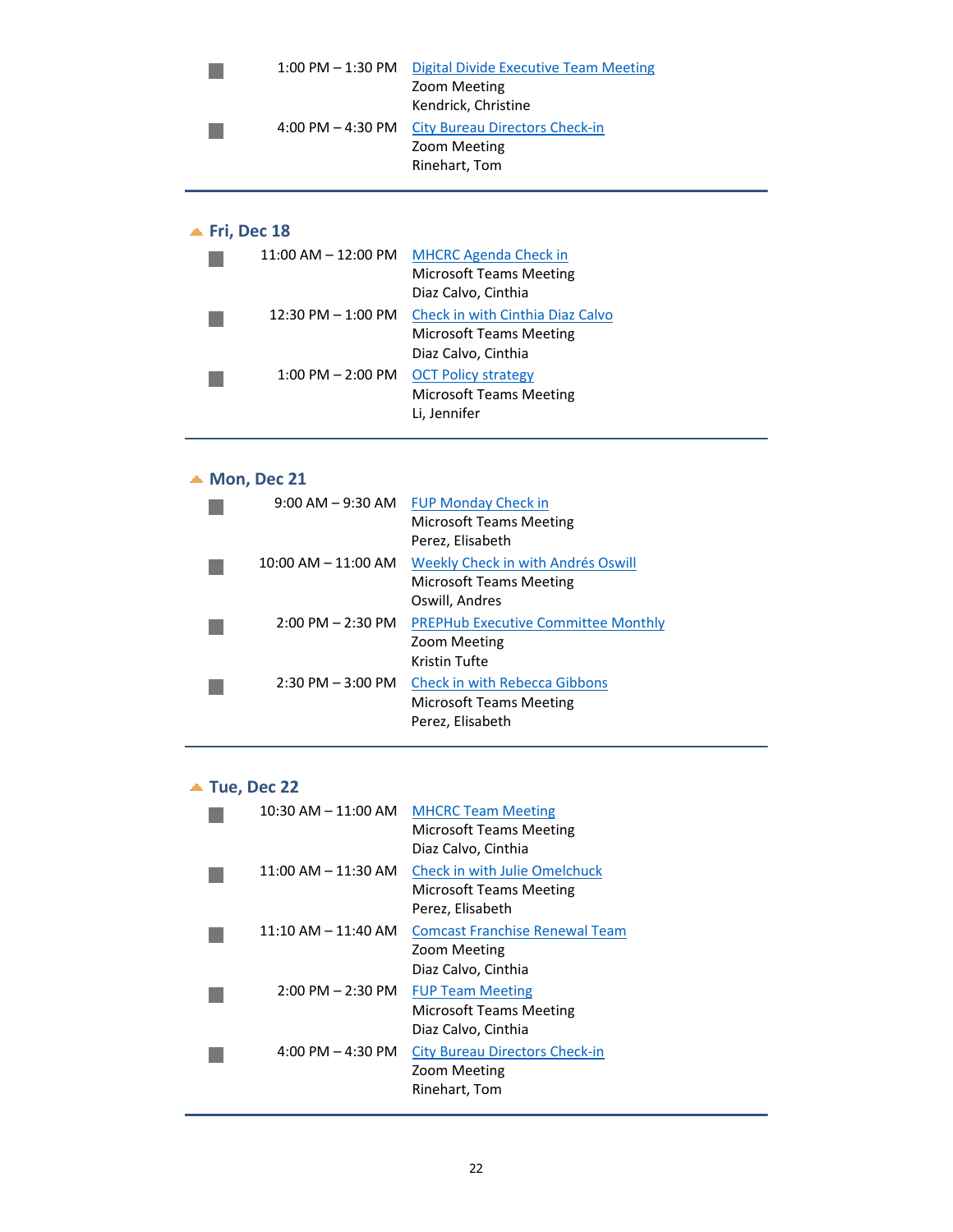| $\triangle$ Wed, Dec 23             |                                                                                            |
|-------------------------------------|--------------------------------------------------------------------------------------------|
| $8:30$ AM $-$ 9:00 AM               | Weekly Check in with Bea Coulter<br><b>Microsoft Teams Meeting</b><br>Perez, Elisabeth     |
| $9:00$ AM $-9:30$ AM                | Weekly Check in with Rebecca Gibbons<br><b>Microsoft Teams Meeting</b><br>Perez, Elisabeth |
| $10:30$ AM $- 11:00$ AM             | <b>OCT Team Meeting</b><br><b>Microsoft Teams Meeting</b><br>Diaz Calvo, Cinthia           |
| $1:30$ PM $- 2:00$ PM               | Service Transition - OMF to OCT<br>Microsoft Teams Meeting<br>Rivera, Aaron                |
| $2:00$ PM $- 2:30$ PM               | Canceled: ROW team check in<br><b>Microsoft Teams Meeting</b><br>Li, Jennifer              |
| $2:30$ PM $-3:30$ PM                | <b>Digital Inclusion Network Meeting</b><br>Zoom Meeting<br>Gibbons, Rebecca               |
| $4:00 \text{ PM} - 4:50 \text{ PM}$ | <b>DIN/DEAP Planning</b><br>Zoom Meeting<br>Timberlake, Matthew                            |

**Thu, Dec 24**

| $8:00$ AM $-5:00$ PM Personal Day |  |
|-----------------------------------|--|
|                                   |  |

| $\blacktriangle$ Fri, Dec 25 | All Day                 | <b>Christmas Day</b>                                                                      |
|------------------------------|-------------------------|-------------------------------------------------------------------------------------------|
| $\triangle$ Mon, Dec 28      |                         |                                                                                           |
|                              | $10:00$ AM $- 11:00$ AM | Weekly Check in with Andrés Oswill<br>Microsoft Teams Meeting<br>Oswill, Andres           |
|                              | $2:00$ PM $- 2:30$ PM   | Check in with Cinthia Diaz Calvo<br><b>Microsoft Teams Meeting</b><br>Diaz Calvo, Cinthia |
|                              | 4:00 PM $-$ 4:45 PM     | <b>BAC Discussion</b><br>Zoom Meeting<br>Selby, Jeff                                      |

**Tue, Dec 29**



9:00 AM – 10:00 AM OCT-City Attorney Meeting Zoom Meeting Haium, Maja